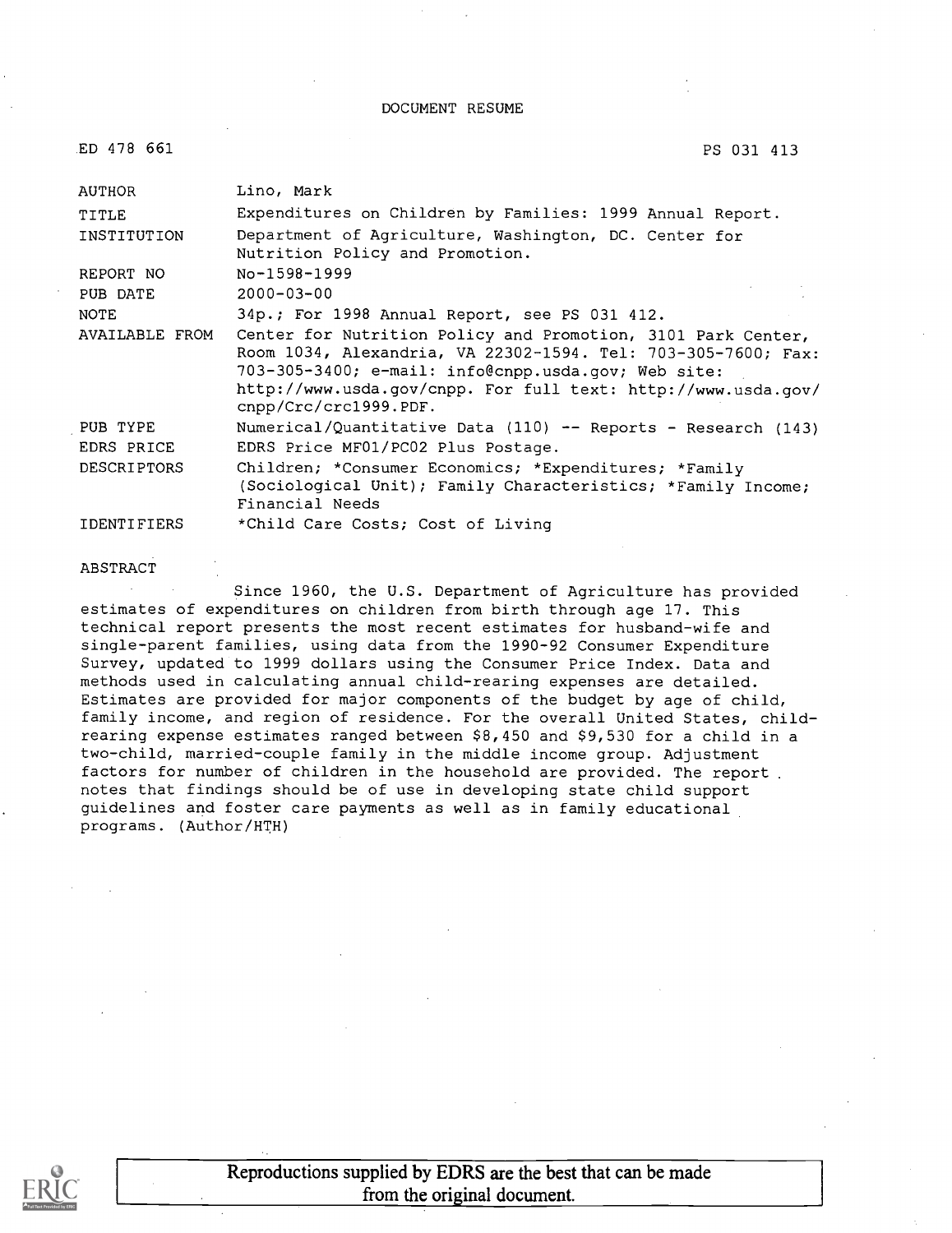031413

U.S. DEPARTMENT OF EDUCATION<br>Office of Educational Research and Improvement EDUCATIONAL RESOURCES INFORMATION  $\sum$  received CENTER (ERIC) This document has been reproduced as received from the person or organization originating it.

Minor changes have been made to improve reproduction quality.

Points of view or opinions stated in this document do not necessarily represent official OERI position or policy.

CENTER FOR NUTRITION POLICY AND PROMOTION **Expenditures on Children by Families** 

1999 Annual Report

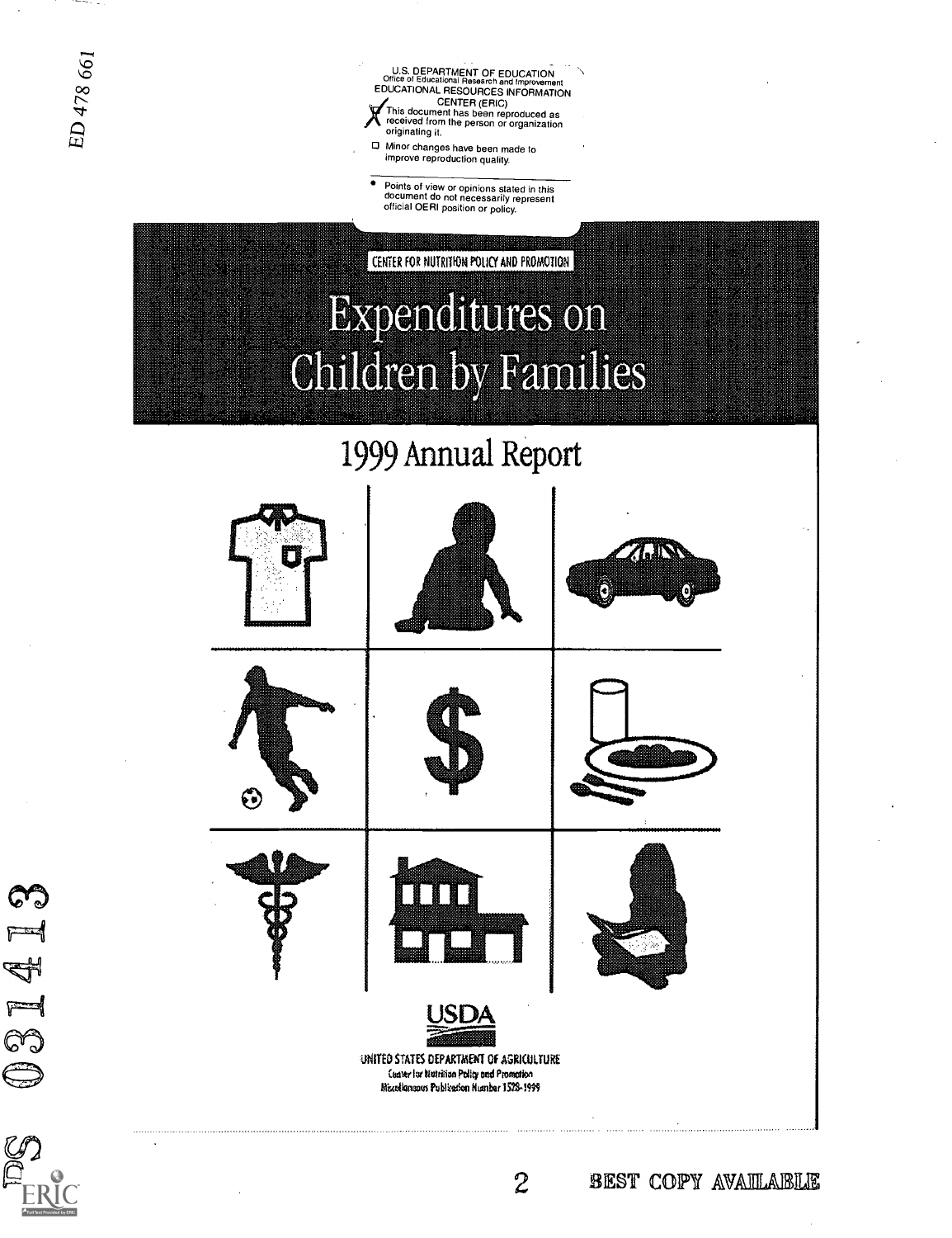## Abstract Lino, Mark. 2000. *Expenditures on Children by Families, 1999 Annual Report.*<br>U.S. Department of Agriculture, Center for Nutrition Policy and Promotion. Miscellaneous Publication No. 1528-1999.

Since 1960, the U.S. Department of Agriculture has provided estimates of expenditures on children from birth through age 17. This technical report presents the most recent estimates for husband-wife and single-parent families using data from the 1990-92 Consumer Expenditure Survey, updated to 1999 dollars using the Consumer Price Index. Data and methods used in calculating annual child-rearing expenses are described. Estimates are provided for major components of the budget by age of child, family income, and region of residence. For the overall United States, child-rearing expense estimates ranged between \$8,450 and \$9,530 for a child in a two-child, married-couple family in the middle income group. Adjustment factors for number of children in the household are also provided. Results of this study should be of use in developing State child support guidelines and foster care payments as well as in family educational programs.

Keywords: children, expenditures

While supplies last, single copies of this publication may be obtained at no cost from:

USDA, Center for Nutrition Policy and Promotion 1120 20th Street NW Suite 200 North Lobby Washington, DC 20036

The Secretary of Agriculture has determined that publication of this report is necessary in the transaction of the public business required by law of the Department.

The U.S. Department of Agriculture (USDA) prohibits discrimination in all its programs and activities on the basis of race, color, national origin, sex, religion, age, disability, political beliefs, sexual orientation, or marital or family status. (Not all bases apply to all programs.) Persons with disabilities who require alternative means for communication of program information (Braille, large print, audiotape, etc.) should contact USDA's TARGET Center at (202) 720-2600 (voice and TDD).

To file a complaint of discrimination, write USDA, Director, Office of Civil Rights, Room 326-W, Whitten Building, 1400 Independence Avenue, SW, Washington, DC 20250-9410, or call (202) 720-5964 (voice and TDD). USDA is an equal opportunity provider and employer.

### March 2000

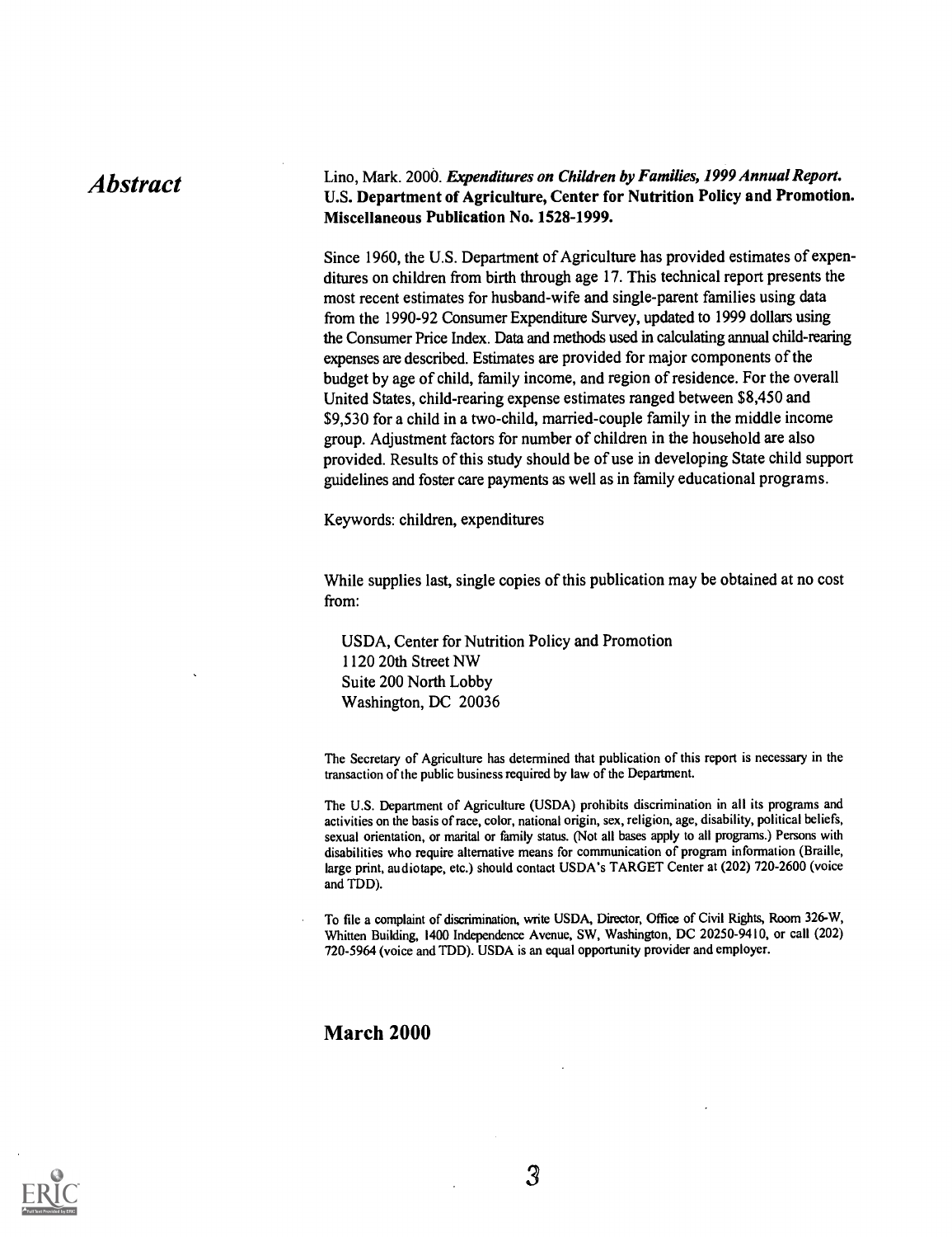# Expenditures on Children by Families

e

# 1999 Annual Report

UNITED STATES DEPARTMENT OF AGRICULTURE Miscellaneous Publication Number 1528-1999



4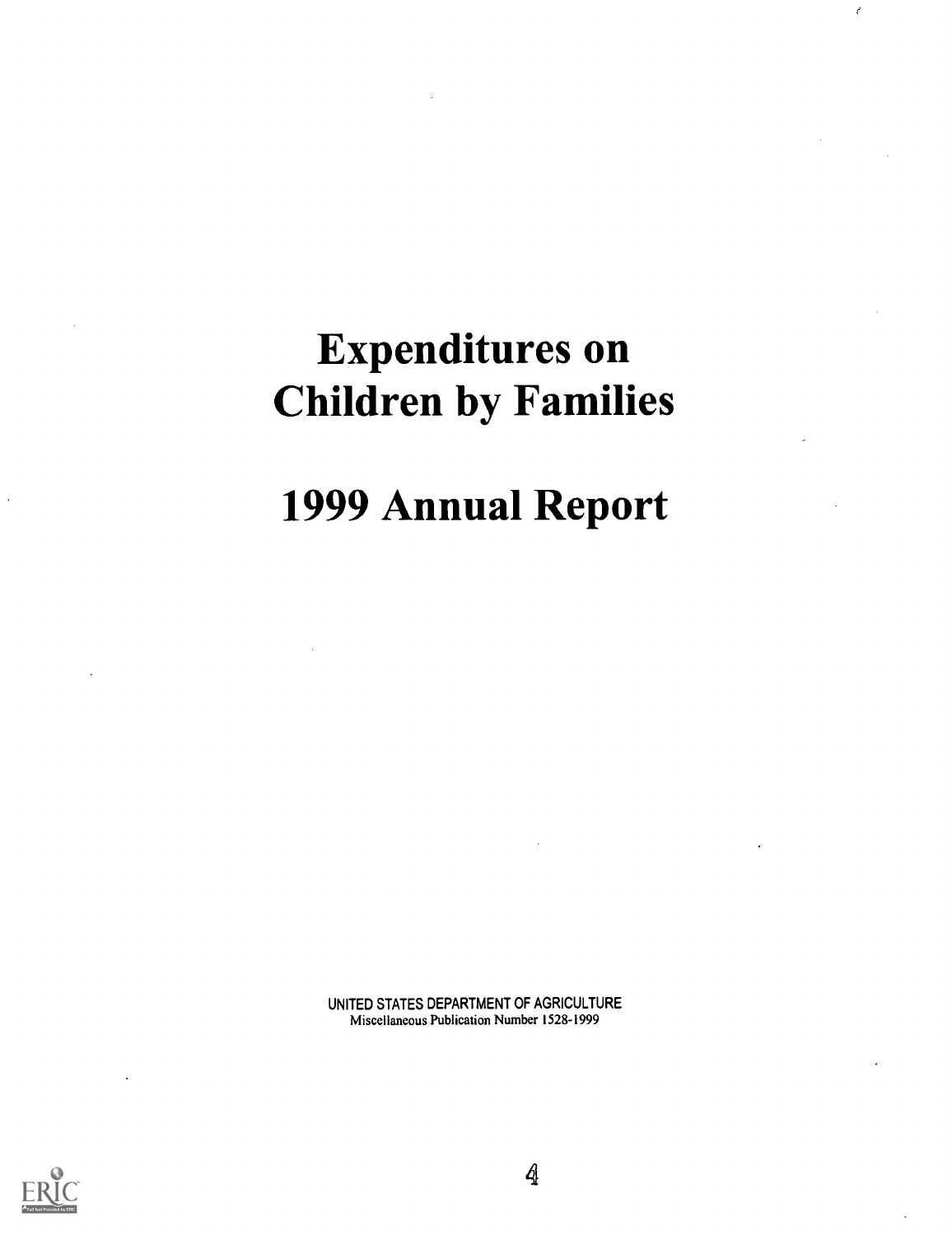## Executive Summary

**Methods** 

Since 1960, the U.S. Department of Agriculture (USDA) has provided estimates of annual expenditures on children from birth through age 17. This technical report presents the 1999 estimates for husband-wife and single-parent families. The 1999 figures for husband-wife families for the Nation as a whole are shown in table ES-1. Other tables are shown at the end of the report.

For husband-wife families, estimates are for three income groups and for singleparent families, two income groups. To partially adjust for price differentials and varying patterns of expenditures, estimates are also provided for husband-wife families in urban areas in four regions (West, Northeast, South, and Midwest) and for rural areas throughout the United States, as well as for the United States overall. For single-parent families, estimates are provided only for the United States because of sample size limitations. Expenditures on children are estimated for the major budgetary components: Housing, food, transportation, clothing, health care, child care and education, and miscellaneous goods and services.

Data used to estimate expenditures on children are from the 1990-92 Consumer Expenditure Survey-Interview portion (CE). Administered by the Bureau of Labor Statistics (BLS), U.S. Department of Labor, this survey is the most comprehensive source of information on household expenditures available at the national level. The sample consists of 12,850 husband-wife households and 3,395 single-parent households and was weighted to reflect the U.S. population of interest, using BLS weighting methods.

Multivariate analysis was used to estimate household and child-specific expenditures, controlling for income level, family size, and age of the younger child so estimates could be made for families with these varying characteristics (regional estimates were also derived by controlling for region). Households with two children were selected as the base since this was the average number of children in two-parent families.

Estimated household and child-specific expenditures were allocated among family members. Since the estimated expenditures for clothing, child care, and education only apply to children (adult-related expenses for these items were excluded), allocations of these expenses were made by dividing the estimates equally among the children.

The 1994 food plans of USDA were used to allocate food expenses among family members. These plans, derived from a national food consumption survey, show the share of food expenses attributable to individual family members by age and household income level. These member food budget shares were applied to estimated 1990-92 household food expenditures to determine food expenses on a child. Similarly, health care expenses were allocated to each family member based on budget share data from the 1987 National Medical Expenditure Survey. This survey contains data on the proportion of health care expenses attributable to individual family members. These member budget shares for health care were applied to estimated 1990-92 household health care expenditures to determine expenses on a child.

1999 Annual Report



 $\mathbf{i}$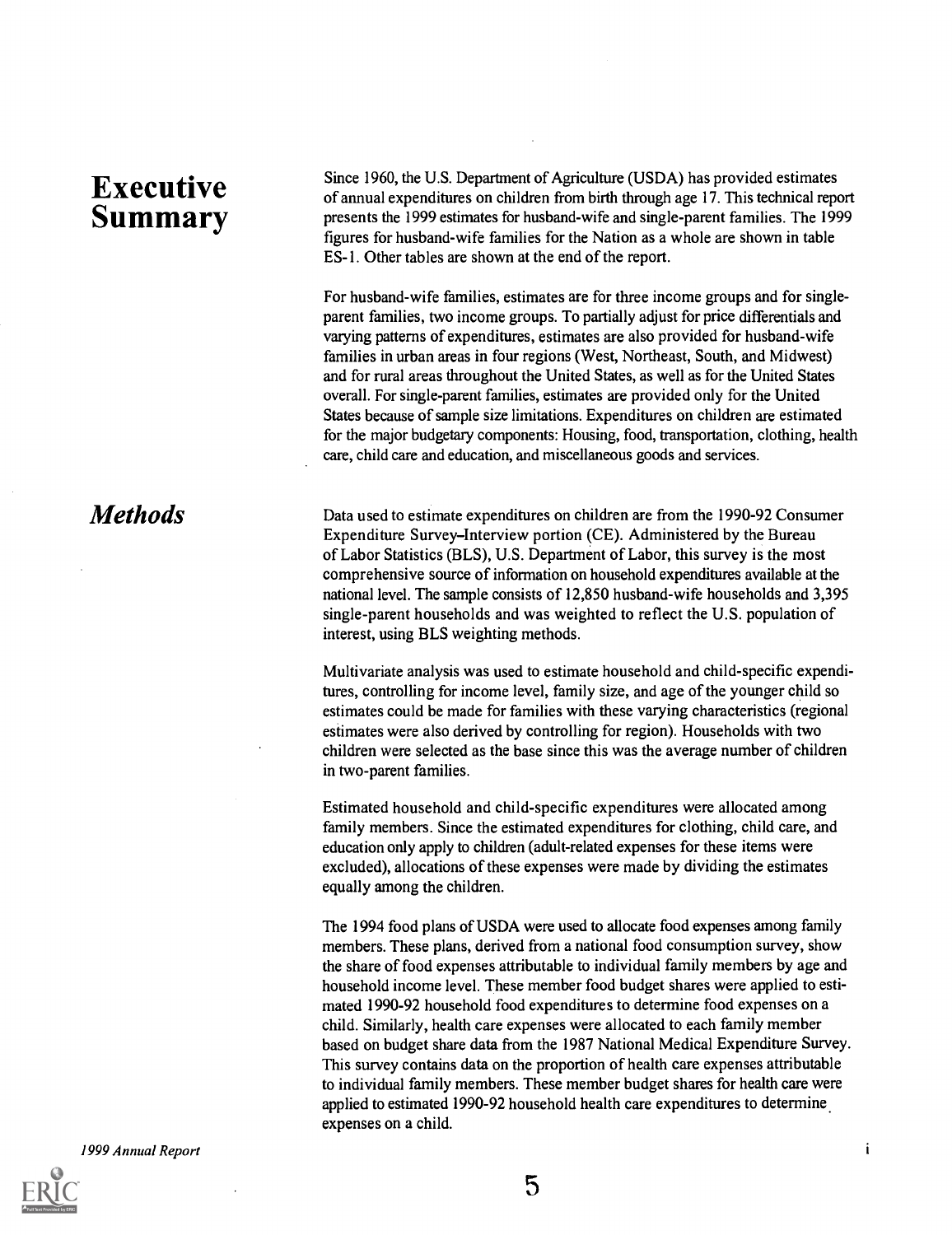| Age of Child | Total                                                      | Housing  | Food     | Transpor-<br>tation | Clothing | Health<br>care | Child care<br>and<br>education | Miscel-<br>laneous <sup>T</sup> |
|--------------|------------------------------------------------------------|----------|----------|---------------------|----------|----------------|--------------------------------|---------------------------------|
|              | Before-tax income: Less than \$36,800 (Average=\$23,000)   |          |          |                     |          |                |                                |                                 |
| $0 - 2$      | \$6,080                                                    | \$2,320  | \$860    | \$730               | \$380    | \$430          | \$760                          | \$600                           |
| $3 - 5$      | 6,210                                                      | 2,290    | 960      | 700                 | 370      | 410            | 860                            | 620                             |
| $6 - 8$      | 6,310                                                      | 2,210    | 1,240    | 820                 | 410      | 470            | 510                            | 650                             |
| $9 - 11$     | 6,330                                                      | 2,000    | 1,480    | 890                 | 460      | 510            | 310                            | 680                             |
| $12 - 14$    | 7,150                                                      | 2,230    | 1,560    | 1,000               | 770      | 510            | 220                            | 860                             |
| $15 - 17$    | 7,050                                                      | 1,800    | 1,680    | 1,350               | 680      | 550            | 360                            | 630                             |
| Total        | \$117,390                                                  | \$38,550 | \$23,340 | \$16,470            | \$9,210  | \$8,640        | \$9,060                        | \$12,120                        |
|              | Before-tax income: \$36,800 to \$61,900 (Average=\$49,000) |          |          |                     |          |                |                                |                                 |
| $0 - 2$      | \$8,450                                                    | \$3,140  | \$1,030  | \$1,090             | \$450    | \$560          | \$1,250                        | \$930                           |
| $3 - 5$      | 8,660                                                      | 3,110    | 1,190    | 1,060               | 440      | 530            | 1,380                          | 950                             |
| $6 - 8$      | 8,700                                                      | 3,030    | 1,520    | 1,180               | 480      | 610            | 890                            | 990                             |
| $9 - 11$     | 8,650                                                      | 2,820    | 1,790    | 1,250               | 530      | 660            | 580                            | 1,020                           |
| $12 - 14$    | 9,390                                                      | 3,050    | 1,800    | 1,360               | 900      | 670            | 420                            | 1,190                           |
| $15 - 17$    | 9,530                                                      | 2,620    | 2,000    | 1,720               | 800      | 700            | 730                            | 960                             |
| Total        | \$160,140                                                  | \$53,310 | \$27,990 | \$22,980            | \$10,800 | \$11,190       | \$15,750                       | \$18,120                        |
|              | Before-tax income: More than \$61,900 (Average=\$92,700)   |          |          |                     |          |                |                                |                                 |
| $0 - 2$      | \$12,550                                                   | \$4,990  | \$1,370  | \$1,520             | \$590    | \$640          | \$1,880                        | \$1,560                         |
| $3 - 5$      | 12,840                                                     | 4,960    | 1,550    | 1,500               | 580      | 620            | 2,050                          | 1,580                           |
| $6 - 8$      | 12,710                                                     | 4,880    | 1,870    | 1,610               | 630      | 700            | 1,410                          | 1,610                           |
| $9 - 11$     | 12,600                                                     | 4,670    | 2,170    | 1,680               | 690      | 760            | 980                            | 1,650                           |
| $12 - 14$    | 13,450                                                     | 4,900    | 2,280    | 1,800               | 1,140    | 760            | 750                            | 1,820                           |
| $15 - 17$    | 13,800                                                     | 4,470    | 2,400    | 2,180               | 1,030    | 800            | 1,330                          | 1,590                           |
| Total        | \$233,850                                                  | \$86,610 | \$34,920 | \$30,870            | \$13,980 | \$12,840       | \$25,200                       | \$29,430                        |

#### Table ES-1. Estimated annual expenditures\* on a child by husband-wife families, overall United States, 1999

\*Estimates are based on 1990-92 Consumer Expenditure Survey data updated to 1999 dollars using the Consumer Price Index. For each age category, the expense estimates represent average child-rearing expenditures for each age (e.g., the expense for the 3-5 age category, on average, applies to the 3-year-old, the 4-year-old, or the 5-year-old). The figures represent estimated expenses on the younger child in a two-child family. Estimates are about the same for the older child, so to calculate expenses for two children, figures should be summed for the appropriate age categories. To estimate expenses for an only child, multiply the total expense for the appropriate age category by 1.24. To estimate expenses for each child in a family with three or more children, multiply the total expense for each appropriate age category by 0.77. For expenses on all children in a family, these totals should be summed.

-I-Miscellaneous expenses include personal care items, entertainment, and reading materials.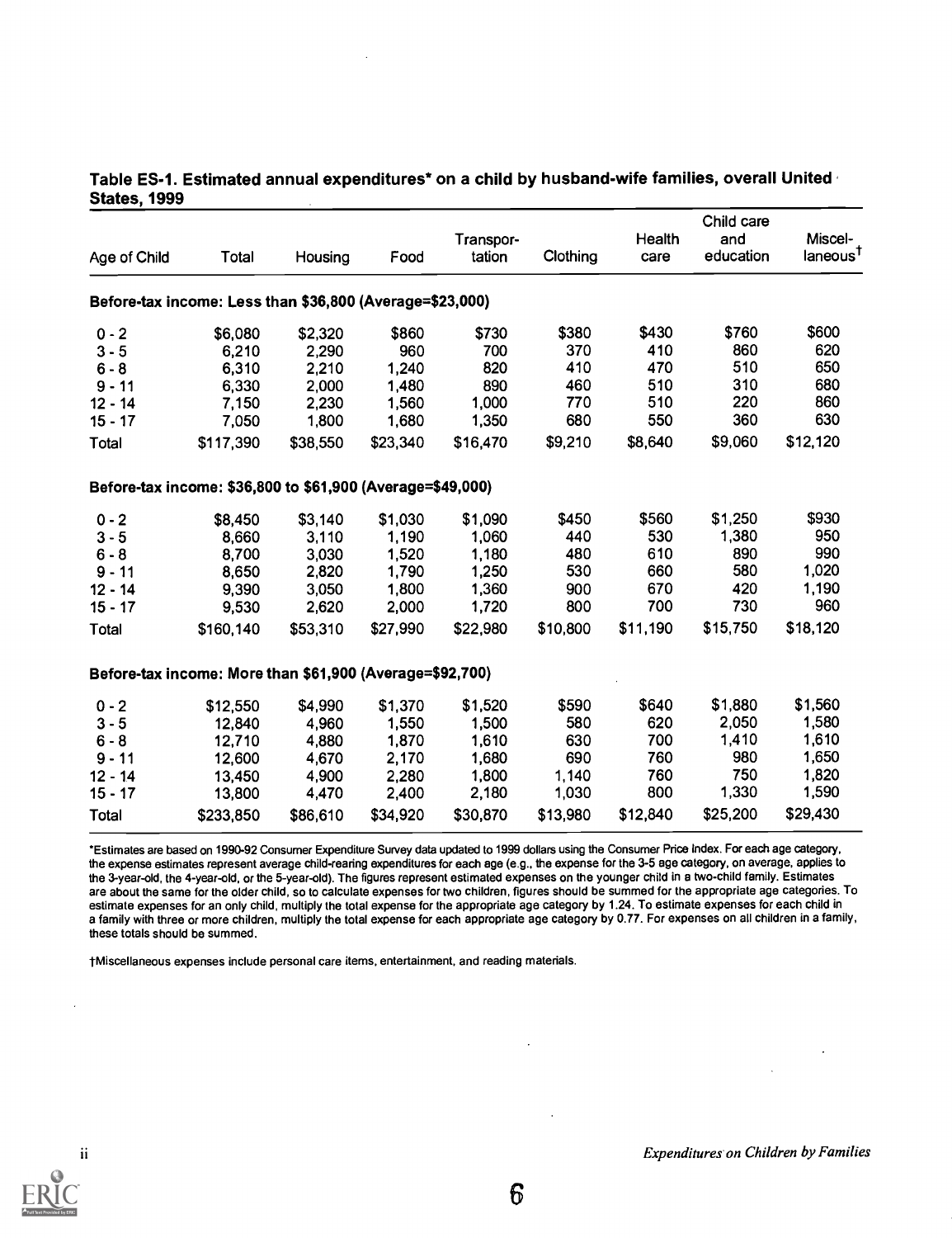Unlike food and health care, no research base exists for allocating estimated household expenditures on housing, transportation, and other miscellaneous goods and services among family members. USDA uses the per capita method in allocating these expenses; the per capita method allocates expenses among household members in equal proportions. A marginal cost method, which assumes that expenditures on children may be measured as the difference in total expenses between couples with children and equivalent childless couples, was not used because of limitations with this approach. The marginal cost method depends on development of an equivalency measure for which there is no established base. Various measures have been proposed, with each yielding different estimates of expenditures on children. Also, some of the marginal cost approaches do not consider substitution effects. They assume, for example, that parents do not alter their expenditures on themselves after a child is added to a household.

As transportation expenses resulting from work activities are not related to expenses on children, these costs were excluded when estimating children's transportation expenses. The overall USDA methodology was repeated for families with one child and more than two children so adjustments may be made for families of different sizes.

Although based on the 1990-92 CE, the expense estimates were updated to 1999 dollars using the Consumer Price Index (CPI) (1990 and 1991 expenditure and income data were first converted to 1992 dollars; then all 3 years of data were updated to 1999 dollars).

## Results

Expenses on younger child in two-child, husband-wife households:

- Estimated expenses vary considerably by household income level. Depending on age of the child, the expenses range from \$6,080 to \$7,150 for families in the lowest income group (1999 before-tax income less than \$36,800), from \$8,450 to \$9,530 for families in the middle income group (1999 before-tax income between \$36,800 and \$61,900), and from \$12,550 to \$13,800 for families in the highest income group (1999 before-tax income more than \$61,900).
- As a proportion of total child-rearing expenses, housing accounts for the largest share across income groups, comprising 33 to 37 percent of expenses. Food is the second largest average expense on a child for families regardless of income level, accounting for 15 to 20 percent of child-rearing expenses.
- Expenditures on children are lower in the younger age categories and higher in the older age categories. This held across income groups.
- Overall child-rearing expenses are highest for families in the urban West, followed by the urban Northeast and urban South; families in the urban Midwest and rural areas have the lowest child-rearing expenses.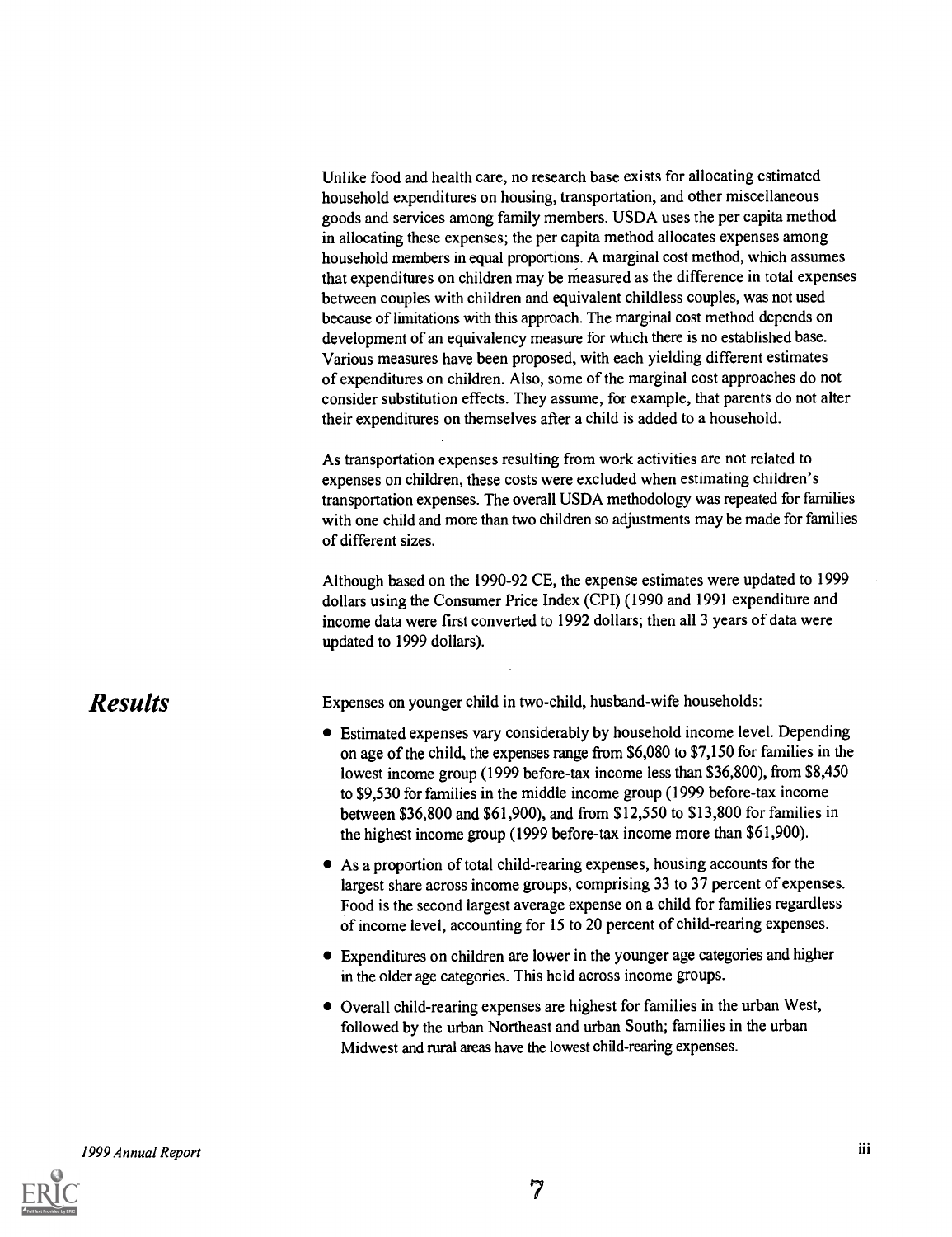Expenses on older child and on children in husband-wife households of different sizes:

- Tables 1-6 (see pp. 19-24) reflect total expenditures on an older child in a two-child family, as well as on a younger child (as shown by additional analyses). Annual expenditures on children may be estimated by summing the total expenses for the specific age categories of the two children.
- Compared with expenditures for each child in a two-child family, households with one child spend an average of 24 percent more on the single child, and those with three or more children spend an average of 23 percent less on each child.

Expenses on children in single-parent households:

- For the younger child in a two-child household, the child-rearing expense patterns of single-parent households are similar to those of husband-wife households. The primary difference is that the majority of single-parent households are in the lower income group.
- In single-parent households with two children, about 7 percent less is spent on the older child than on the younger child at a specific age category. In addition, more is spent if a single-parent household has only one child and less is spent per child if a single-parent household has three or more children.

## Other Expenditures on Children

Expenditures estimated in this study are composed of direct parental expenses made on children through age 17 for seven major budgetary components. These expenditures exclude college costs and other parental expenses on children after age 17. In addition, expenditures on children made by people outside the household and by the government are not included. Indirect costs involved in child rearing by parents (time costs, foregone earnings and career opportunities) are also not included in the estimates.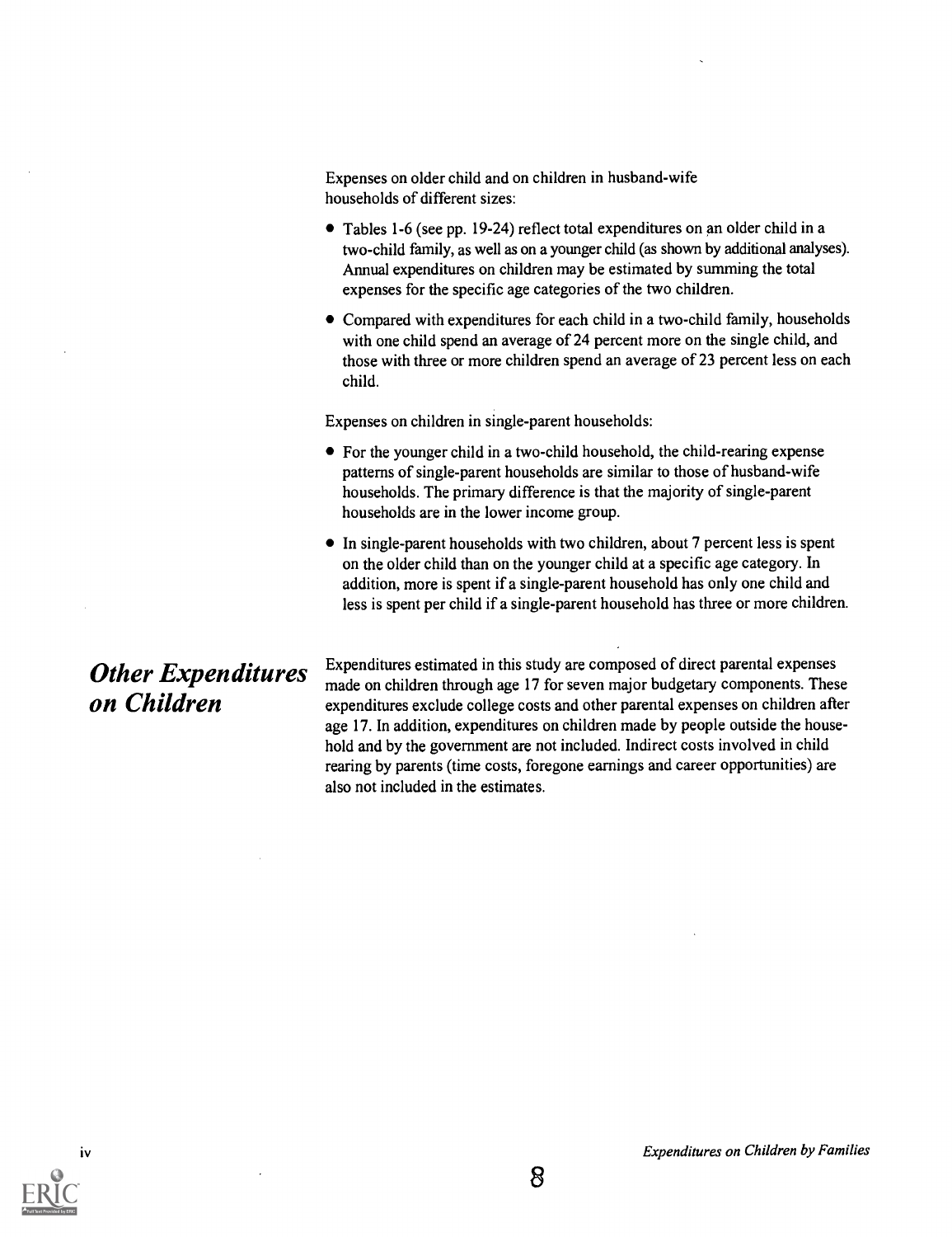## **Contents**

J.

|                                                                                   | Page No.                |
|-----------------------------------------------------------------------------------|-------------------------|
| <b>Executive Summary</b>                                                          | 1                       |
| Source of Data                                                                    | 1                       |
| <b>Expenditures by Husband-Wife Families</b>                                      | 2                       |
| <b>Estimating Expenditures</b>                                                    | $\overline{2}$          |
| <b>Allocating Expenditures</b>                                                    | $\overline{\mathbf{4}}$ |
| <b>Adjustments for Older Children and Household Size</b>                          | 6                       |
| <b>Expenditures by Single-Parent Families</b>                                     | 8                       |
| <b>Estimating and Allocating Expenditures</b>                                     | 8                       |
| <b>Adjustments for Older Children and Household Size</b>                          | 10                      |
| Alternative Estimates of Expenditures on Children<br>11                           |                         |
| <b>Estimating Future Costs</b>                                                    | 12                      |
| Other Expenditures                                                                | 14                      |
| References                                                                        | 15                      |
| Appendix 1—Equations Used in Multivariate Analyses                                | 16                      |
| Appendix 2—Allocating Selected Expenditures Using<br><b>Marginal Cost Methods</b> | 17                      |
| <b>Estimated Annual Expenditures Tables</b>                                       | 19                      |

 $\bar{z}$ 



 $\hat{\mathcal{E}}$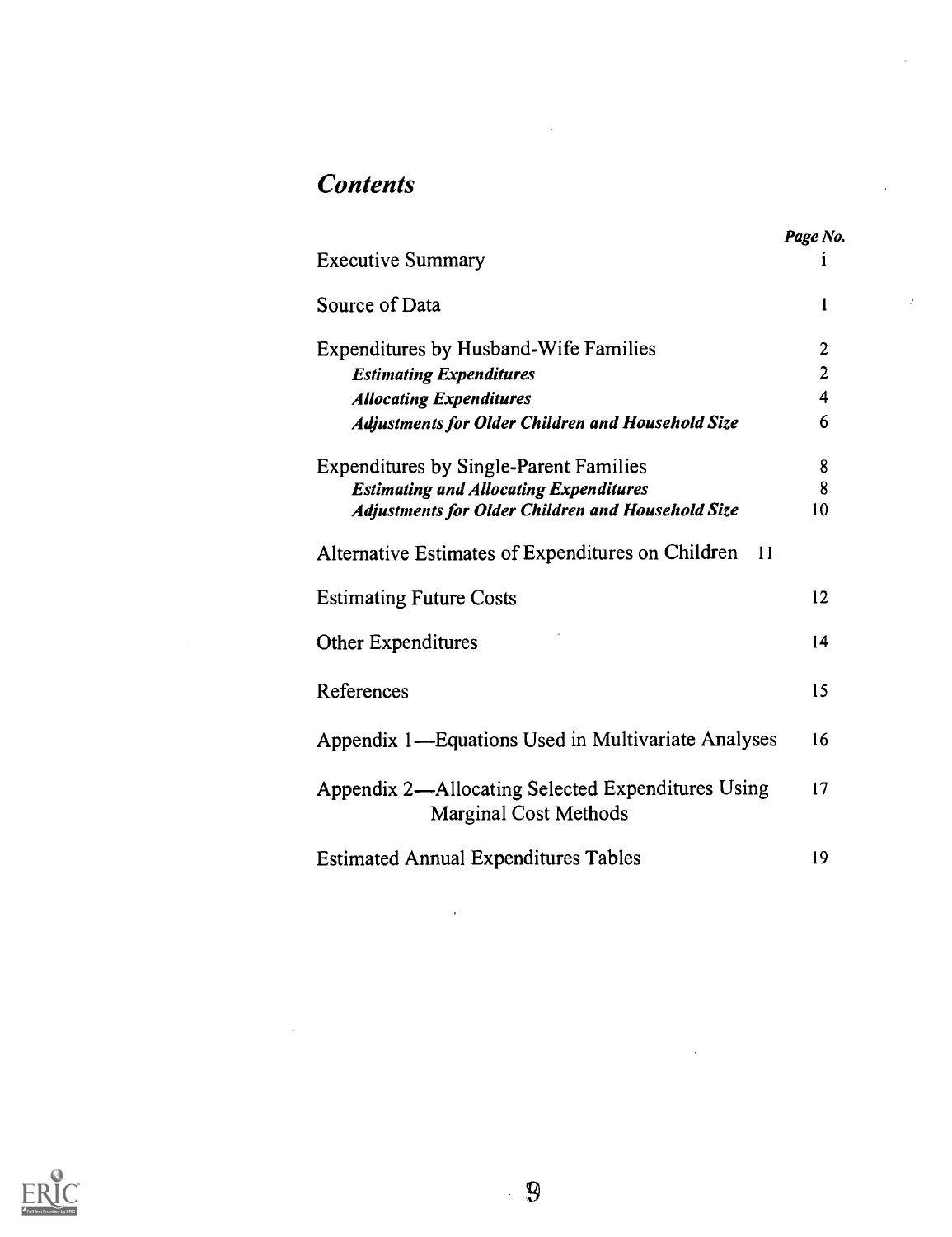# Expenditures on Children by Families, 1999



The U.S. Department of Agriculture (USDA) provides estimates of expenditures on children from birth through age 17 by husband-wife and single-parent families. The figures for 1999 are shown in tables 1-7, which have been placed for convenience at the end of this report. Recent USDA estimates are not directly comparable to estimates published in 1988 or earlier because of changes in methods (U.S. Department of Agriculture 1981). The estimates are comparable to those made in 1989 and later as the methodology for the estimates is essentially the same for these years. For husband-wife families, estimates are for three income groups and for single-parent families, two income groups. To partially adjust for price differentials and varying patterns of expenditures, estimates are also provided for husband-wife families in urban areas in four regions (West, Northeast, South, and Midwest) and for rural areas throughout the United States, as well as for the United States overall. Urban areas are defined as Metropolitan Statistical Areas (MSA's) and other places of 2,500 or more people outside an MSA; rural areas are places of fewer than 2,500 people outside an MSA.

For single-parent families, estimates are provided only for the United States overall because of sample size limitations. Expenditures on children are estimated for the major budgetary components: Housing, food, transportation, clothing, health care, child care and education, and miscellaneous goods and services. The box on p. 2 describes each expenditure component.

# Source of Data

Data used to estimate expenditures on children are from the 1990-92 Consumer Expenditure Survey-Interview portion (CE). This survey is the most comprehensive source of information on household expenditures available at the national level. Administered by the Bureau of Labor Statistics (BLS), U.S. Department of Labor, the CE has been conducted annually since 1980 and collects information on characteristics and income as well as expenditures of consumer units. For this study, the terms households and families are used for consumer units. About 5,000 households are interviewed each quarter over a 1-year period. Each quarter is deemed an independent sample by BLS, bringing the total number of households in each year's survey to about 20,000 households.

From these households, husband-wife and single-parent families were selected for this study if: (1) they had at least one child of their own, age 17 or under, in the household, (2) they had six or fewer children, (3) there were no other related or unrelated people present in the household except their own children, and (4) they were complete income reporters. As defined by BLS, complete income reporters are households that provide values for major sources of income, such as wages and salaries, self-employment income, and Social Security income. Quarterly expenditures were annualized. The sample consisted of 12,850 husbandwife households and 3,395 single-parent households and was weighted to reflect the U.S. population of interest, using BLS weighting methods.

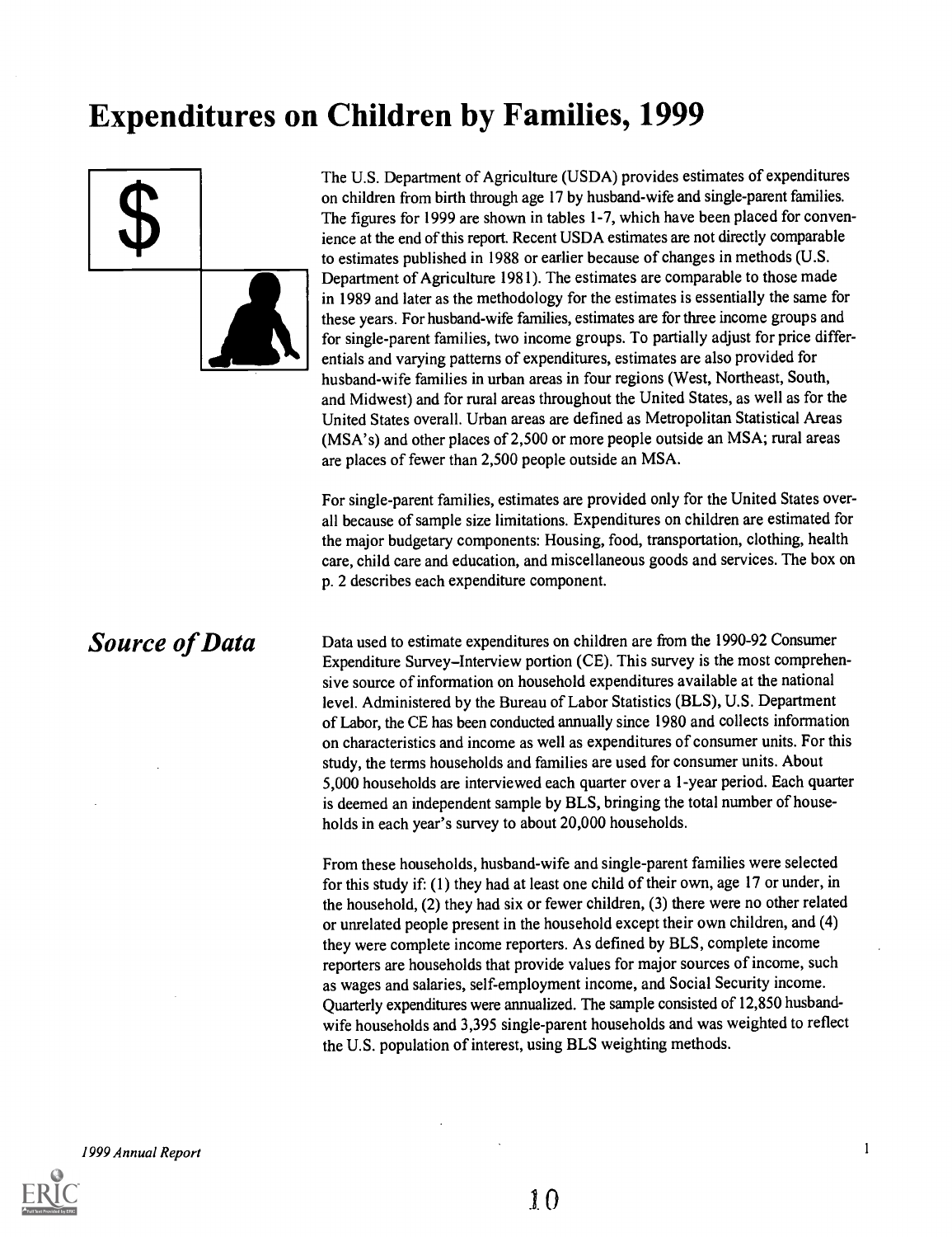Although based on 1990-92 data, the expense estimates were updated to 1999 dollars using the Consumer Price Index (CPI) (1990 and 1991 expenditure and income data were first converted to 1992 dollars; then all 3 years of data were updated to 1999 dollars). Income levels of households were updated to 1999 dollars using the all-items category of the CPI, and expenditures were updated using the CPI for the corresponding item (that is, the CPI's for housing, food, etc.). Regional estimates were updated to 1999 dollars using the regional CPI's. Because there is no rural CPI, the CPI for size class D—nonmetropolitan areas with populations less than  $50,000$ —was applied to rural areas.

#### Estimating Expenditures

The CE collects overall household expenditure data for some budgetary components (housing, food, transportation, health care, and miscellaneous goods and services) and child-specific (or adult-specific) expenditure data for other components (clothing, child care, and education). Multivariate analysis was used to estimate household and child-specific expenditures, controlling for income level, family size, and age of the younger child so estimates could be made for families with these varying characteristics. Regional estimates were derived by controlling for region. The three income groups of husband-wife households (before-tax income under \$31,000, between \$31,000 and \$52,160, and over \$52,160 in 1992 dollars) were determined by dividing the sample for the overall United States into equal

## Categories of Household Expenditures

Housing expenses include shelter (mortgage interest, property taxes, or rent; maintenance and repairs; and insurance), utilities (gas, electricity, fuel, telephone, and water), and house furnishings and equipment (furniture, floor coverings, major appliances, and small appliances). It should be noted that for homeowners, housing expenses do not include mortgage principal payments; such payments are considered in the CE to be a part of savings. So total dollars allocated to housing by homeowners are underestimated in this report.

Food expenses include food and nonalcoholic beverages purchased at grocery, convenience, and specialty stores, including purchases with food stamps; dining at restaurants; and household expenditures on school meals.

Transportation expenses include the net outlay on purchase of new and used vehicles, vehicle finance charges, gasoline and motor oil, maintenance and repairs, insurance, and public transportation.

Clothing expenses include children's apparel such as diapers, shirts, pants, dresses, and suits; footwear; and clothing services such as dry cleaning, alterations and repair, and storage.

Health care expenses include medical and dental services not covered by insurance, prescription drugs and medical supplies not covered by insurance, and health insurance premiums not paid by employer or other organization.

Child care and education expenses include day care tuition and supplies; baby-sitting; and elementary and high school tuition, books, and supplies.

Miscellaneous expenses include personal care items, entertainment, and reading materials.

2 Expenditures on Children by Families

Expenditures by Husband-Wife Families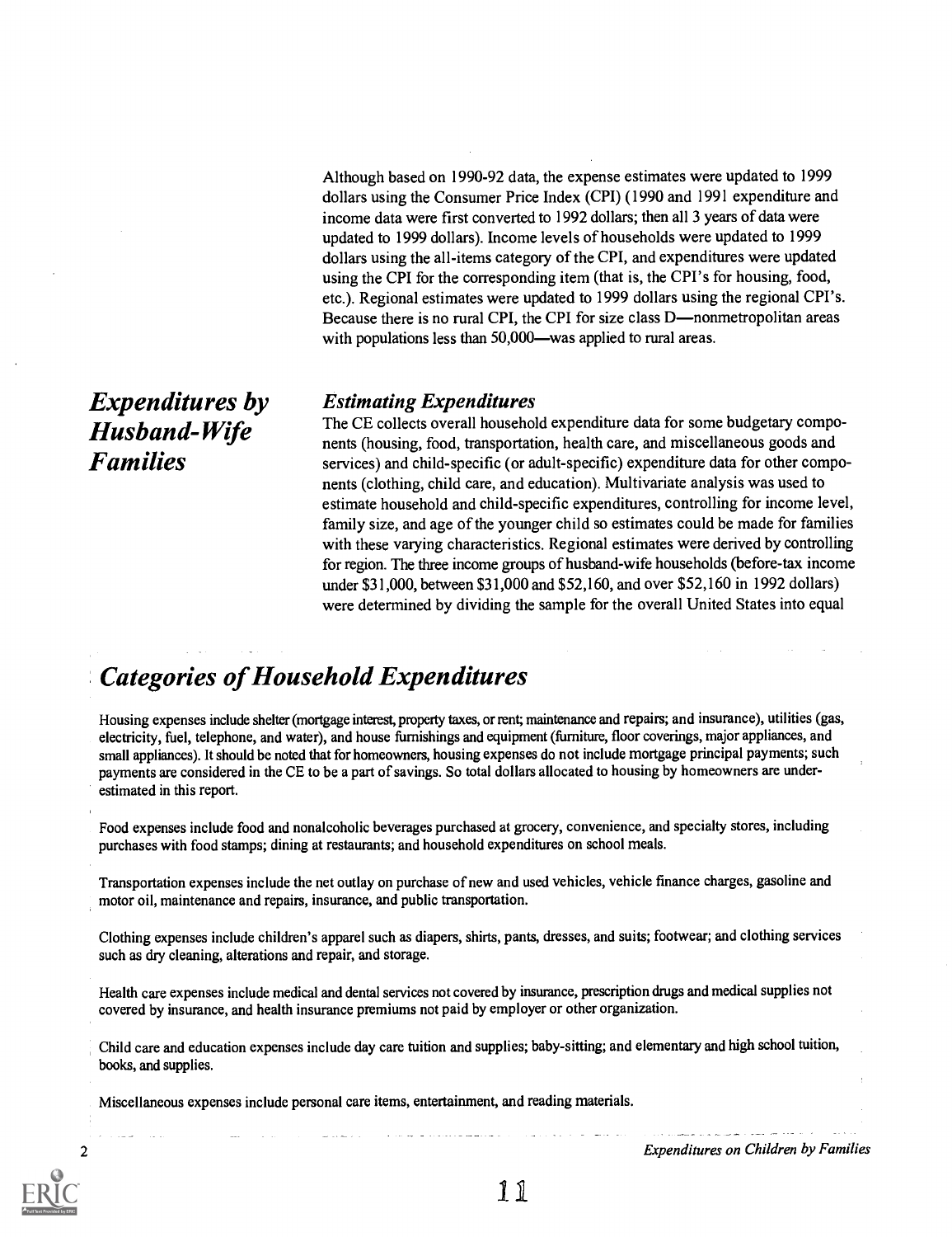thirds. Income intervals were used to be consistent with previous USDA studies and to allow ready reference to information for commonly used ranges of income.

For each income level, estimates were made for husband-wife families with two children, where the younger child was in one of six age categories (0-2, 3-5, 6-8, 9-11, 12-14, and 15-17 years). Households with four members (two children) were selected as the standard since four was the average size of two-parent families in 1990-92 based on CE data. The focus was on the younger child in a household because the older child was sometimes over age 17. If the older child had been selected as the household member of interest, expenditures for some items would be higher or lower. In addition, if households with one or three or more children had been selected, per-child expenditures would reflect the differences in family size. As the number of children in a family increases, the allocation of resources among children changes. To adjust expenditures for the older child and number of children, see discussion on pp. 6-8. As an estimated average expense was wanted for families with two children in a given income group, with the younger child in a given age group, and (when appropriate) who resided in a given region, each expense was estimated separately. The specific equations used in estimating child-rearing expenses are listed in Appendix 1.

It should be noted that the estimates are based on CE interviews of households with and without specific expenses, so for some families their expenditures may be higher or lower than the mean estimates, depending on whether they incur the expense or not. This particularly applies to child care and education for which about 50 percent of families in the study had no expenditure. For more detailed information on child care expenses for households with the expense, see Casper 1995. Also, the estimates only cover out-of-pocket expenditures on children made by the parents and not by others such as grandparents or friends. For example, the value of clothing gifts to children from grandparents would not be included in clothing expenses. On the other hand, some of the expenditures reported by parents may be gifts for children other than their own.

Regional income categories are based on the national income categories in 1992 dollars, updated to 1999 dollars using regional/population size CPI's. The regional income categories were not divided into equal thirds for each region. As previously mentioned, the three income categories were calculated for the overall United States by dividing the sample into equal thirds. In the West, Northeast, and Midwest, a lower percentage of households were in the lower income group because income levels were higher in these regions compared with the overall United States; in the South and rural areas, a higher percentage of households were in the lower income group. In the West and Northeast, a higher percentage of households were in the higher income group because income levels were higher in these regions compared with the overall United States.

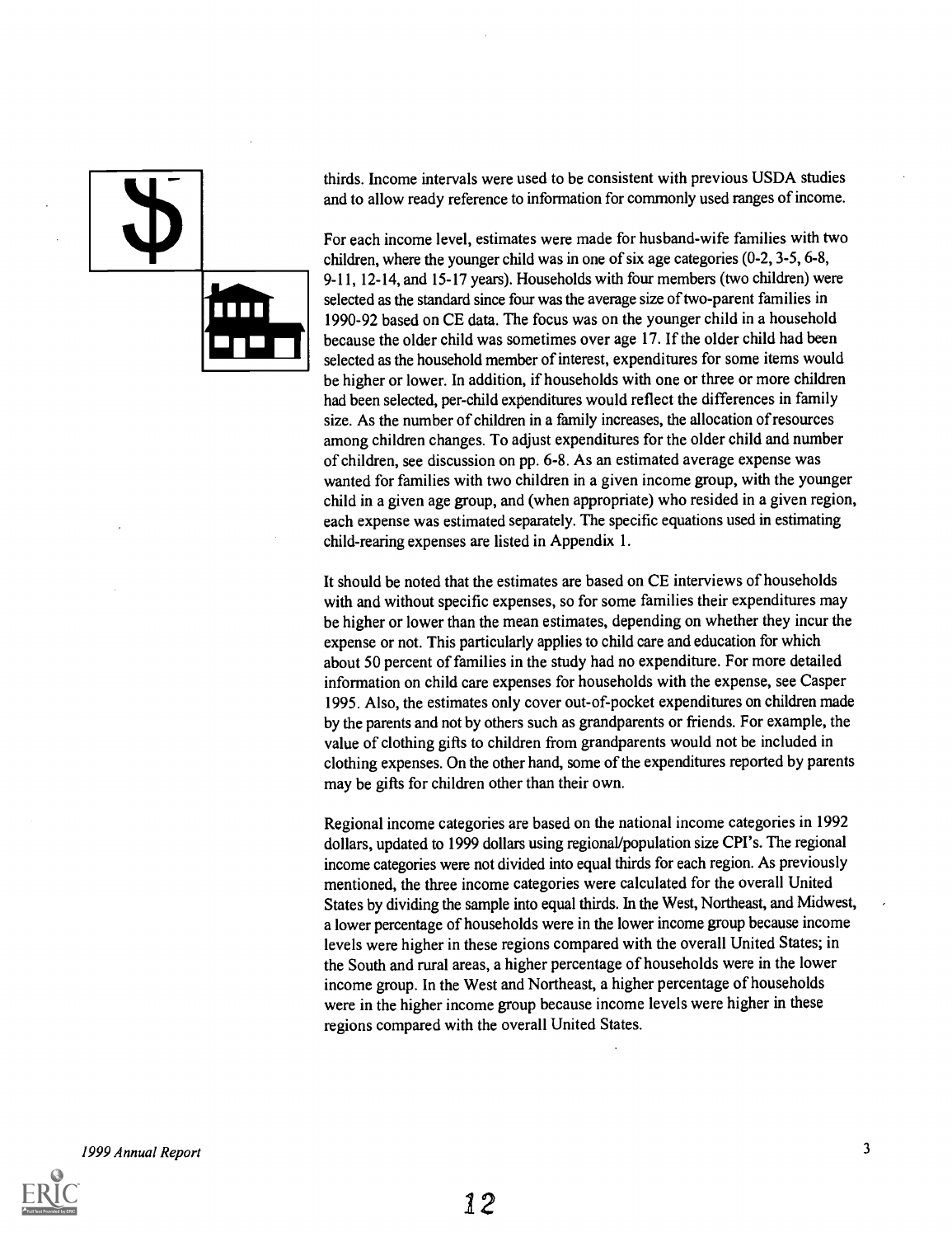|              |        | Income group               |                |
|--------------|--------|----------------------------|----------------|
| Age of child | Lowest | Middle                     | <b>Highest</b> |
|              |        | -Percent share------------ |                |
| $0 - 2$      | 18     | 17                         | 17             |
| $3 - 5$      | 18     | 18                         | 18             |
| $6 - 8$      | 22     | 22                         | 21             |
| $9 - 11$     | 24     | 24                         | 23             |
| $12 - 14$    | 25     | 24                         | 24             |
| $15 - 17$    | 25     | 25                         | 24             |

#### Table 8. Children's food budget shares by age and income group in husband-wife families\*

\*Estimated shares are for the younger child in two-child families.



### Allocating Expenditures

After the overall household and child-specific expenditures were estimated, these total amounts were allocated among the four family members (husband, wife, older child, and younger child). The estimated expenditures for clothing and child care and education were only for children. It was assumed these expenses were equally allocated to each child so allocations of these expenses were made by dividing the estimated expenditures by two (the number of children in the household).

CE data on children's clothing expenditures were for children age 15 and under. For the estimates, therefore, it was assumed that the clothing expenditures of a 16- or 17-year-old were similar to those of a 15-year-old, and these older teenagers were assigned the expenditures of a 15-year-old. Also, expenditures for clothing services (dry cleaning, alterations, etc.) were estimated for the overall household and allocated on a per capita basis among its members.

Because the CE did not collect expenditures on food and health care by family member, data from other Federal studies were used to apportion these budgetary components to children by age and household size. Food budget shares as a percentage of total food expenditures for the younger child in a husband-wife household with two children were determined using the 1994 USDA food plans (U.S. Department of Agriculture 1994). The food plans are based on household use and individual intake, and food expenditure data. They reflect the cost of a nutritious diet taking into account food costs, food composition, nutritional needs, and consumption behavior. The food budget shares from the food plans were estimated by age of the child and household income level. The food budget shares were then applied to the estimated household food expenditures to determine food expenses on children. The calculated food budget shares are shown in table 8. As an example of how food expenditures were calculated on a 3- to 5-year-old, who is the younger child in a married-couple, two-child household in the middle income



**Expenditures on Children by Families**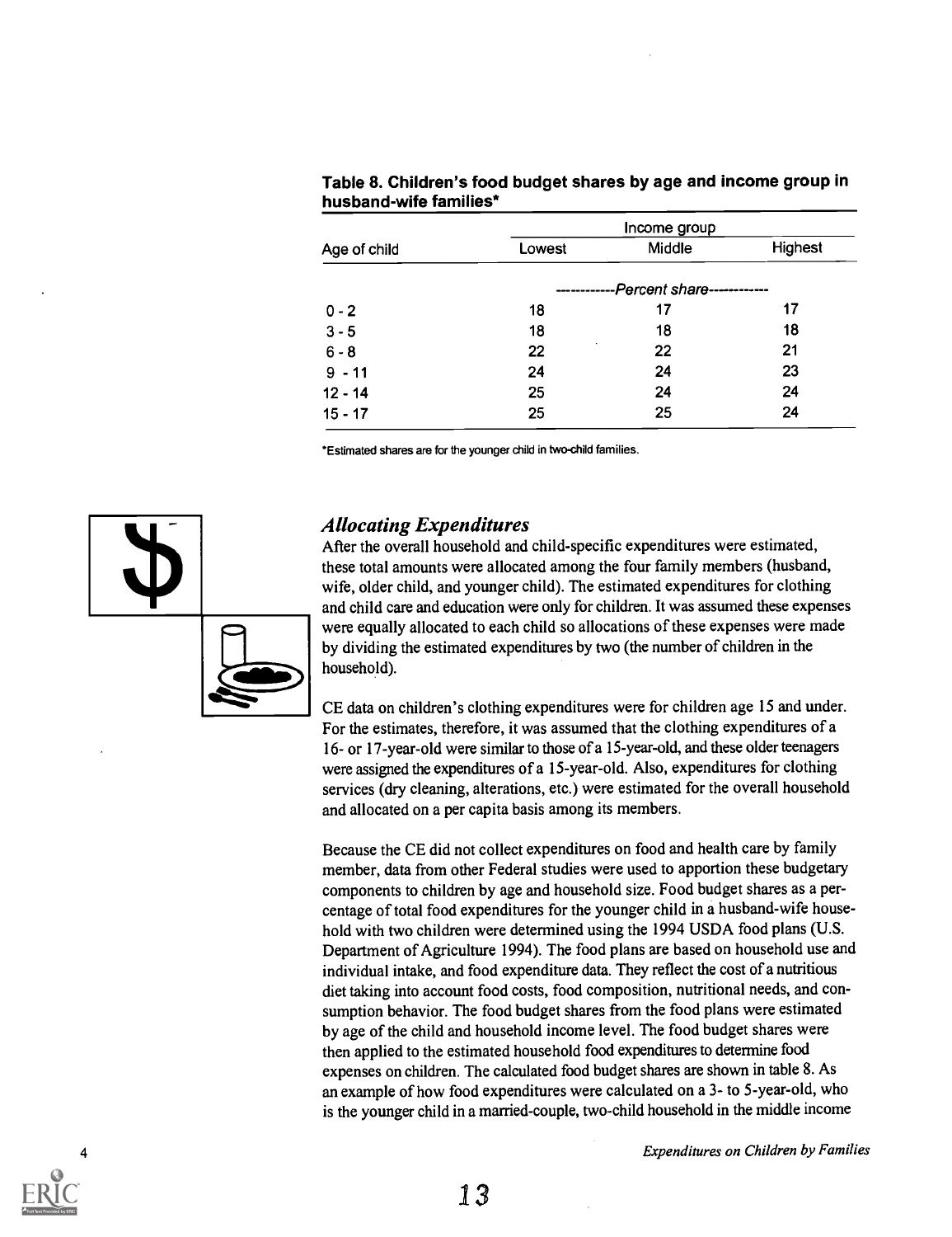group, overall household food expenditures were estimated from the multivariate analysis to be \$5,565 in 1992 dollars for this family type. Based on the food plans, the food budget share for this 3- to 5-year-old was figured to be 18 percent. Thus, food expenditures on the 3- to 5-year-old were estimated to be \$1,002 (\$5,565 x .18) in 1992 dollars.

The 1987 National Medical Expenditure Survey (NMES) conducted by the Public Health Service, U.S. Department of Health and Human Services (HHS) contains data on out-of-pocket health care expenses by age of individual household members (Lefkowitz and Monheit 1991). NMES data were used to determine the proportion of health care expenses attributable to the younger child in a husband-wife household with two children. These individual member shares for health care expenses were then applied to estimated household health care expenditures to determine expenses on children. Applying these derived health care expense shares to total household health care expenditures for the three income groups in 1990-92 assumes these shares have not changed since 1987 and do not vary by income. Published data on individual member shares for health care expenses by household income level were not available. Health care budget shares by age of the younger child in a husband-wife household with two children were 20 percent for a child age 0-5 and 22 percent for a child age 6-17.

Unlike food and health care, no research base exists for allocating expenditures on housing, transportation, and miscellaneous goods and services among individual household members. Two of the most common approaches for allocating these expenses are the marginal cost method and the per capita method. The marginal cost method measures expenditures on children as the difference in expenses between couples with children and equivalent childless couples. The method depends on development of an equivalency measure for which there is no established base. Various measures have been proposed, with each yielding different estimates of expenditures on children. These measures are described in more detail in the section "Alternative Estimates of Expenditures on Children" and in Appendix 2.

The marginal cost estimators do not provide direct estimates of how much is spent on a child. They estimate how much money families with children must be compensated to bring the parents to the same utility level (as gauged by an equivalence scale) of couples without children. This is a different question than "how much do parents spend on children?" Some of the marginal cost approaches do not consider substitution effects. They assume, for example, that parents do not alter their expenditures on themselves after a child is added to a household. In addition, it is possible that some couples without children buy larger houses in anticipation of children; other couples without children purchase less expensive housing in anticipation of future child-rearing expenses. Comparing the expenditures of these couples to similar couples with children could lead to underestimates or overestimates of expenditures on children.

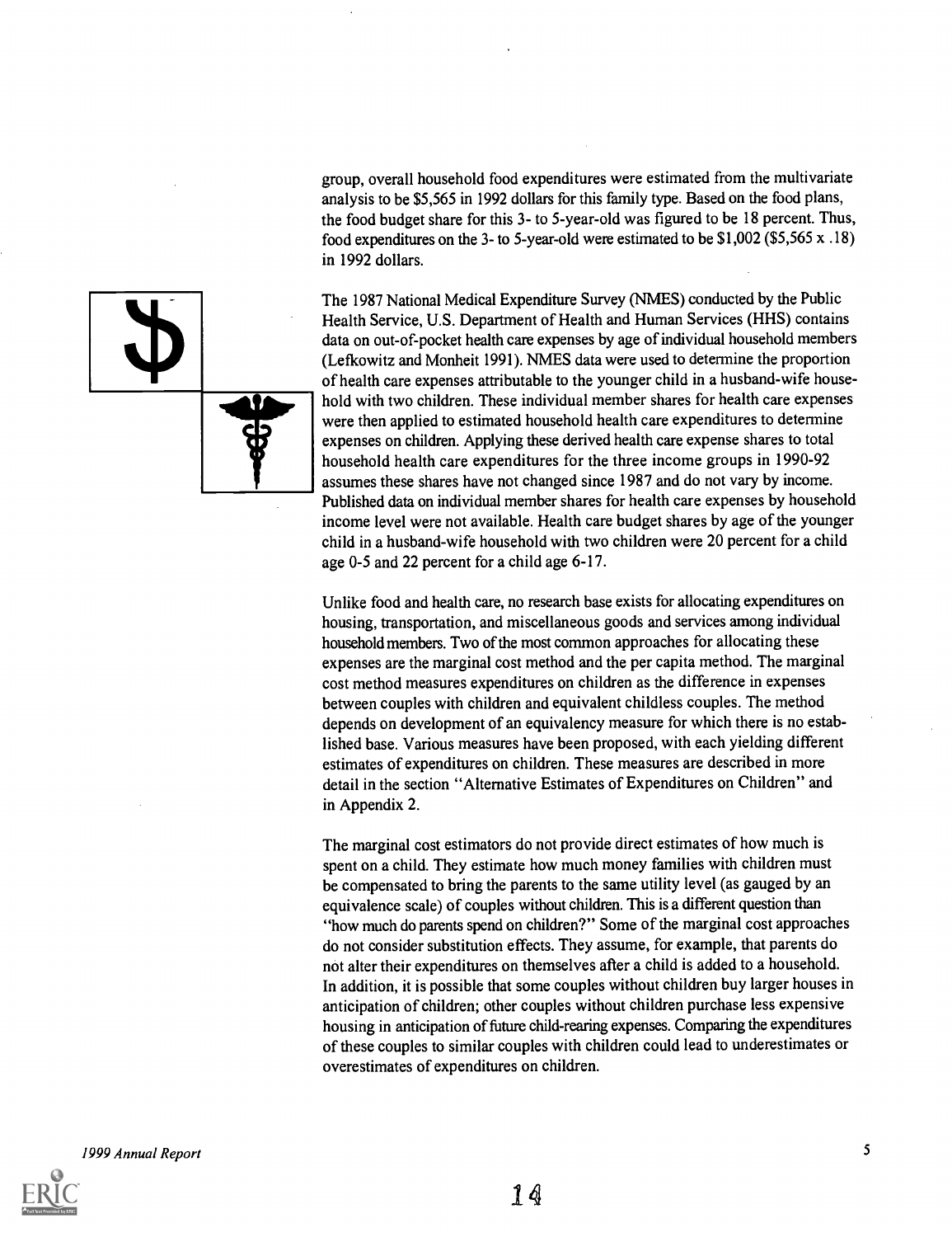For these reasons, the per capita method was used for this study. This method simply allocates expenses among household members in equal proportions. Although the per capita method has its limitations, these were deemed less than those of the marginal cost approach. A major limitation of the per capita method is that expenditures for an additional child may be less than average expenditures. Because of this possibility, adjustment formulas for one child or three or more children were devised for use when estimating expenditures on children for households of different sizes. These formulas are discussed in the next section.



### Adjustments for Older Children and Household Size

The estimates of expenses on children represent expenditures on the younger child in a husband-wife household with two children. Expenses for the older child may be different. To determine the extent of this difference and how the expenditures may be adjusted to estimate expenses on an older child, the previous method was essentially repeated with the focus on the older child. Multivariate analysis was used to estimate expenditures for each budgetary component, controlling for household size (a family with two children was used as the standard) and age of the older child (the same age categories as used with the younger child). Household income and region of residence were not held constant, so findings apply to all families. The sample was smaller than that used for the principal analysis, since only households with an older child age 17 or under were selected. The sample was weighted to reflect the U.S. population of interest.

Children's clothing and child care and education expenditures were divided between the two children in the two-parent household. For food and health care, household member shares were calculated for a four-person household (husband, wife, and two children with the older child in one of the six age categories) using the USDA and HHS studies. The shares for the older child were then applied to estimated household food and health care expenditures to determine expenses on the older child in each age category. Housing, transportation, and miscellaneous expenditures were allocated among household members on a per capita basis. Transportation expenses were adjusted to reflect nonemployment-related activities.



6 Expenditures on Children by Families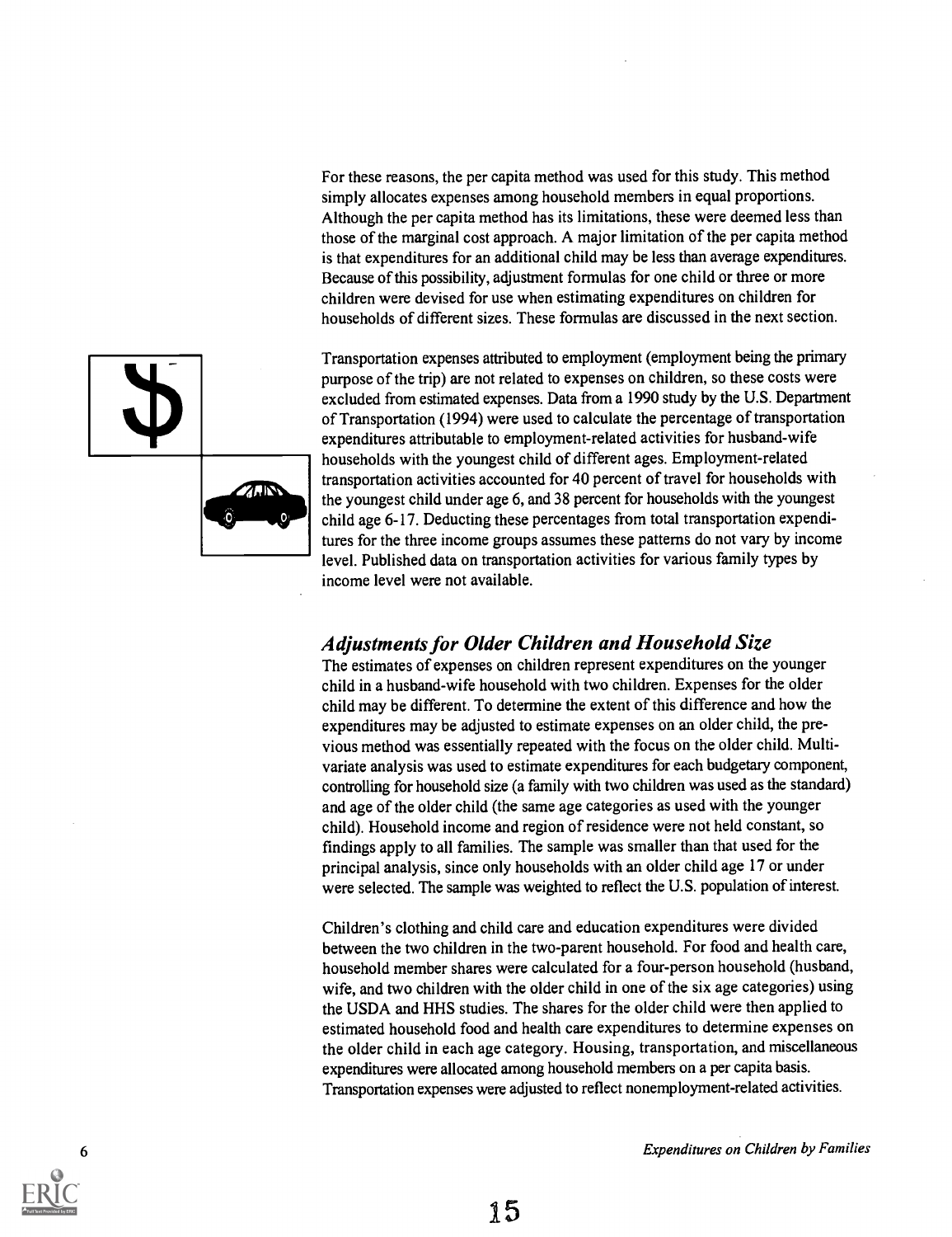It was found that tables 1-6 reflect total expenditures on an older child in a husband-wife, two-child family, as well as on a younger child. Therefore, annual expenditures on children in a husband-wife, two-child family may be estimated by summing the total expenses for the specific age categories of the two children. For example, annual expenditures on a younger child age 9-11 and an older child age 15-17 in a husband-wife, two-child family in the middle income group for the overall United States would be  $$18,180$  ( $$8,650 + $9,530$ ) (table 9). It should be noted that for specific budgetary components, annual expenses on an older child varied compared with those on a younger child. Families spent more on clothing and education for an older child but less on transportation and miscellaneous expenses.

#### Table 9. Estimated annual expenditures\* on one, two, or three children by husband-wife families, overall United States, 1999

| One-child household   |                       | Annual expenditure                                      |
|-----------------------|-----------------------|---------------------------------------------------------|
| Age of child          |                       |                                                         |
| $0 - 2$               |                       | $$10,480 = ($8,450 \times 1.24)$                        |
| $3 - 5$               |                       | $10,740 = (8,660 \times 1.24)$                          |
| $6 - 8$               |                       | $10,790 = (8,700 \times 1.24)$                          |
| $9 - 11$              |                       | $10,730 = (8,650 \times 1.24)$                          |
| $12 - 14$             |                       | $11,640 = (9,390 \times 1.24)$                          |
| $15 - 17$             |                       | $11,820 = (9,530 \times 1.24)$                          |
| Two-child household   |                       |                                                         |
| Age of younger child  | Age of older child    |                                                         |
| $0 - 2$               | 16                    | $$17,980 = ($8,450 + $9,530)$                           |
| $3 - 5$               | 16                    | $18,190 = (8,660 + 9,530)$                              |
| $6 - 8$               | 16                    | $18,230 = (8,700 + 9,530)$                              |
| $9 - 11$              | 16                    | $18,180 = (8,650 + 9,530)$                              |
| $12 - 14$             | 16                    | $18,920 = (9,390 + 9,530)$                              |
| 15                    | 16                    | $19,060 = (9,530 + 9,530)$                              |
| Three-child household |                       |                                                         |
| Age of youngest child | Age of older children |                                                         |
| $0 - 2$               | 13, 16                | $$21,070 = [(\$8,450 + \$9,390 + \$9,530) \times 0.77]$ |
| $3 - 5$               | 13, 16                | $21,240 = [(8,660 + 9,390 + 9,530) \times 0.77]$        |
| $6 - 8$               | 13, 16                | $21,270 = [(8,700 + 9,390 + 9,530) \times 0.77]$        |
| $9 - 11$              | 13, 16                | $21,230 = [(8,650 + 9,390 + 9,530) \times 0.77]$        |
| 12 <sub>2</sub>       | 13, 16                | $21,800 = [(9,390 + 9,390 + 9,530) \times 0.77]$        |

\*Estimates are for families with 1999 before-tax incomes between \$36,800 and \$61,900.

1999 Annual Report 7

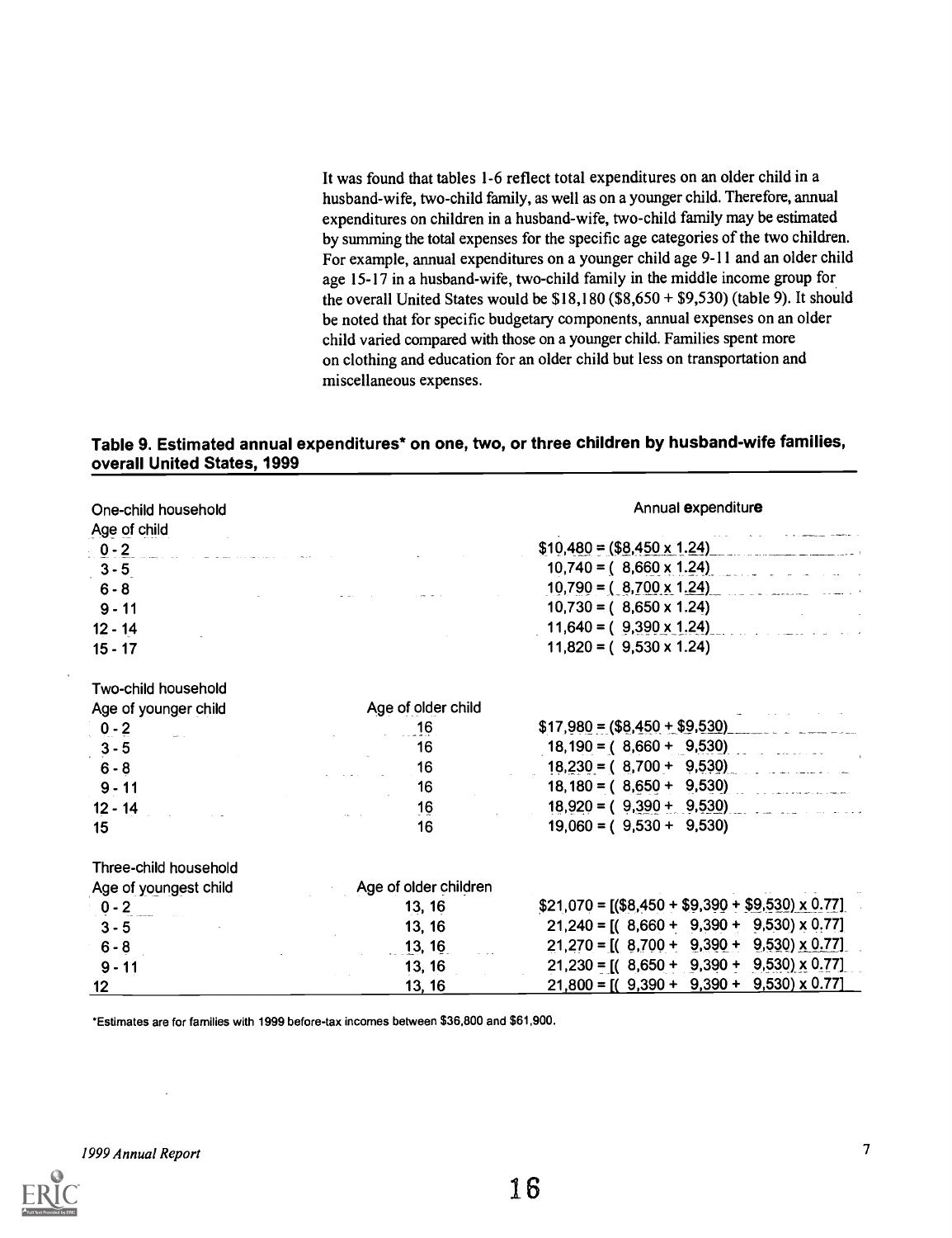The estimates should be adjusted if a household has only one child or more than two children. Families will spend more or less on a child depending on the number of other children in the household and economies of scale. To derive these adjustments, multivariate analysis was used to estimate expenditures for each budgetary component, controlling for household size and age of the younger child but not household income level and region of the country, so the results are applicable to all families. These expenditures were then assigned to children using the previous method. Compared with expenditures for each child in a husband-wife, two-child family, husband-wife households with one child spend an average of 24 percent more on the single child, and those with three or more children spend an average of 23 percent less on each child.

Therefore, to estimate annual overall expenditures on an only child using tables 1-6, 24 percent should be added to the total expense for each age category. To estimate expenses on three or more children, 23 percent should be subtracted from the total expense for each child's age category and these totals should be summed. For a particular budgetary component, the percentages may be more or less. As family size increases, costs per child for food decrease less than for housing and transportation. Much housing space is used in common, and car trips can serve more than one child.

As an example of adjustments needed for different numbers of children, total expenses on children in families with one, two, and three children are presented in table 9 for a household in the middle income group. In the example, the age of the older child is 16 in the two-child household and the ages of the older children are 13 and 16 in the three-child household. As can be seen, less is spent per child as family size increases. The estimated annual expense on a child age 0-2 with no siblings is \$10,480; for two children ages 0-2 and 16, it is \$17,980; and for three children ages 0-2, 13, and 16, \$21,070.

### Estimating and Allocating Expenditures

The estimates of expenditures on children by husband-wife families do not apply to single-parent families, which account for an increasing percentage of families with children. Separate estimates of child-rearing expenses in single-parent households were made using 1990-92 CE data. Most single-parent families in the survey (90 percent) were headed by a woman.

The method used in determining child-rearing expenses for two-parent households was followed. Multivariate analysis was used to estimate expenditures for each budgetary component, controlling for income level, household size (a single parent with two children was used as the standard), and age of the younger child (the same age categories as used with children in two-parent families). Because of sample size limitations, expenses were not estimated by region.

Income groups of single-parent households (before-tax income under \$31,000 and \$31,000 and over in 1992 dollars; these income groups are inflated to 1999

Expenditures by Single-Parent Families



**Expenditures on Children by Families**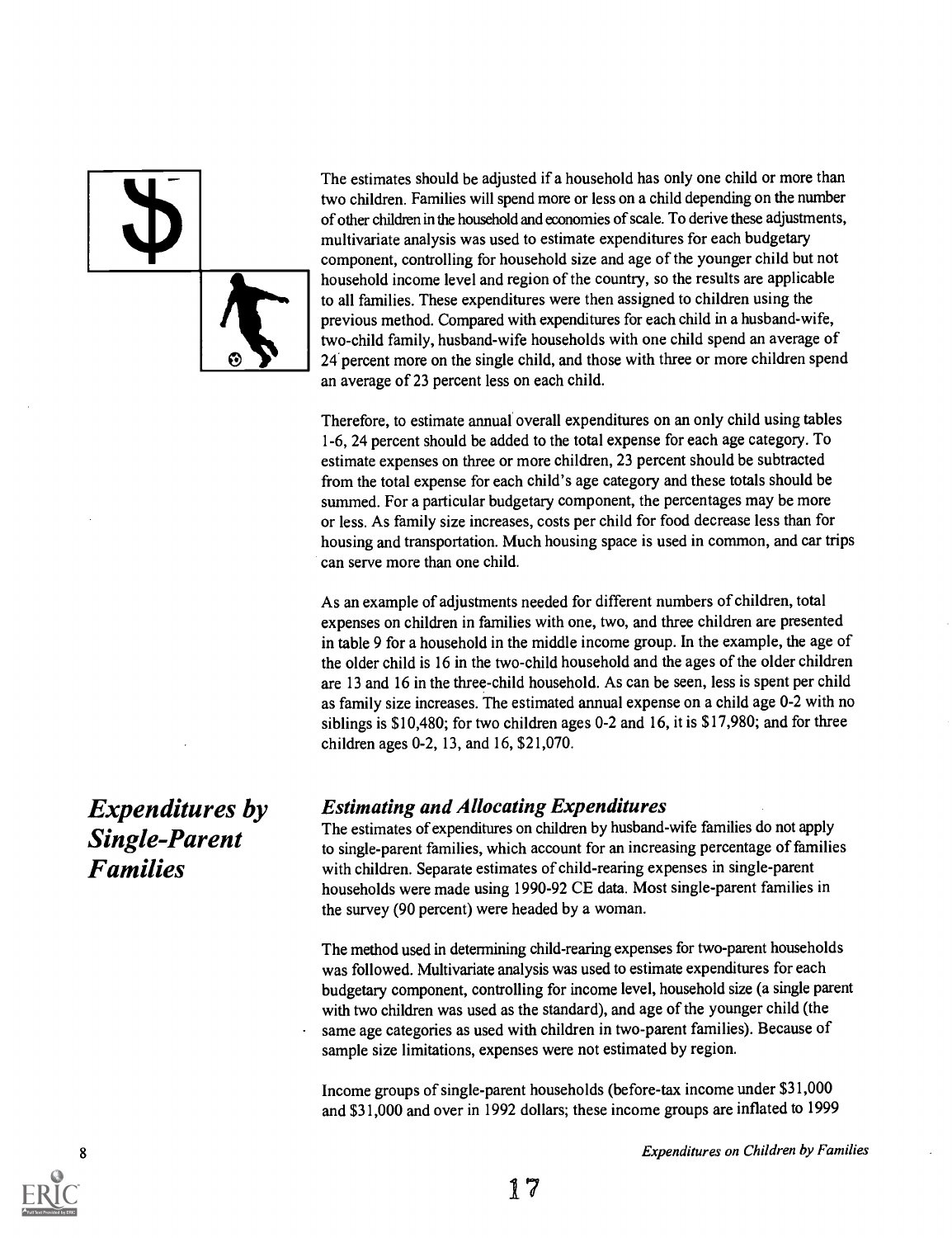| Single-parent<br>households | Husband-wife<br>households |
|-----------------------------|----------------------------|
| \$5,090                     | \$6,080                    |
| 5,770                       | 6,210                      |
| 6,480                       | 6,310                      |
| 6,070                       | 6,330                      |
| 6,540                       | 7,150                      |
| 7,240                       | 7,050                      |
| \$111,570                   | \$117,390                  |
|                             |                            |

| Table 10. Comparison of estimated expenditures* on children by       |  |
|----------------------------------------------------------------------|--|
| single-parent and husband-wife families, overall United States, 1999 |  |

\*Estimates are for the younger child in two-child families with 1999 before-tax income less than \$36,800.

dollars in the table) were selected to correspond with the income groups used for husband-wife households. This income includes child support payments. The two higher income groups of two-parent families (income between \$31,000 and \$52,160 and over \$52,160 in 1992 dollars) were combined because only 17 percent of single-parent households had a before-tax income of \$31,000 and over. The sample was weighted to reflect the U.S. population of interest.

Expenses for children's clothing and for child care and education were divided between the two children in the one-parent household. For food and health care, household member expenditure shares were calculated for a three-member household (single parent and two children, with the younger child in one of the six age categories) using the USDA and HHS studies. These shares for the younger child in a single-parent family were then applied to estimated household food and health care expenditures to determine expenses for the younger child in each age category. Housing, transportation, and miscellaneous expenditures were allocated among household members on a per capita basis. Transportation expenses were adjusted to account for nonemployment-related activities in single-parent families. Income and expenses were updated to 1999 dollars.

Estimates of child-rearing expenses for single-parent families are in table 7. For the lower income group (1999 before-tax income less than \$36,800), a comparison of estimated expenditures on the younger child in a two-child, single-parent family with those in a husband-wife family is presented in table 10; as previously discussed, 83 percent of single-parent families and 33 percent of husband-wife families were in this lower income group. Total expenditures on a child up to age 18 were, on average, 5 percent lower in single-parent households than in two-parent households. But more single-parent than husband-wife families fell in the bottom range of this lower income group. Average income for single-parent families in the lower income group was \$15,400, compared with \$23,000 for husbandwife families. Single-parent families in this lower income group, therefore, spend a larger proportion of their income on their children. On average, child-related housing

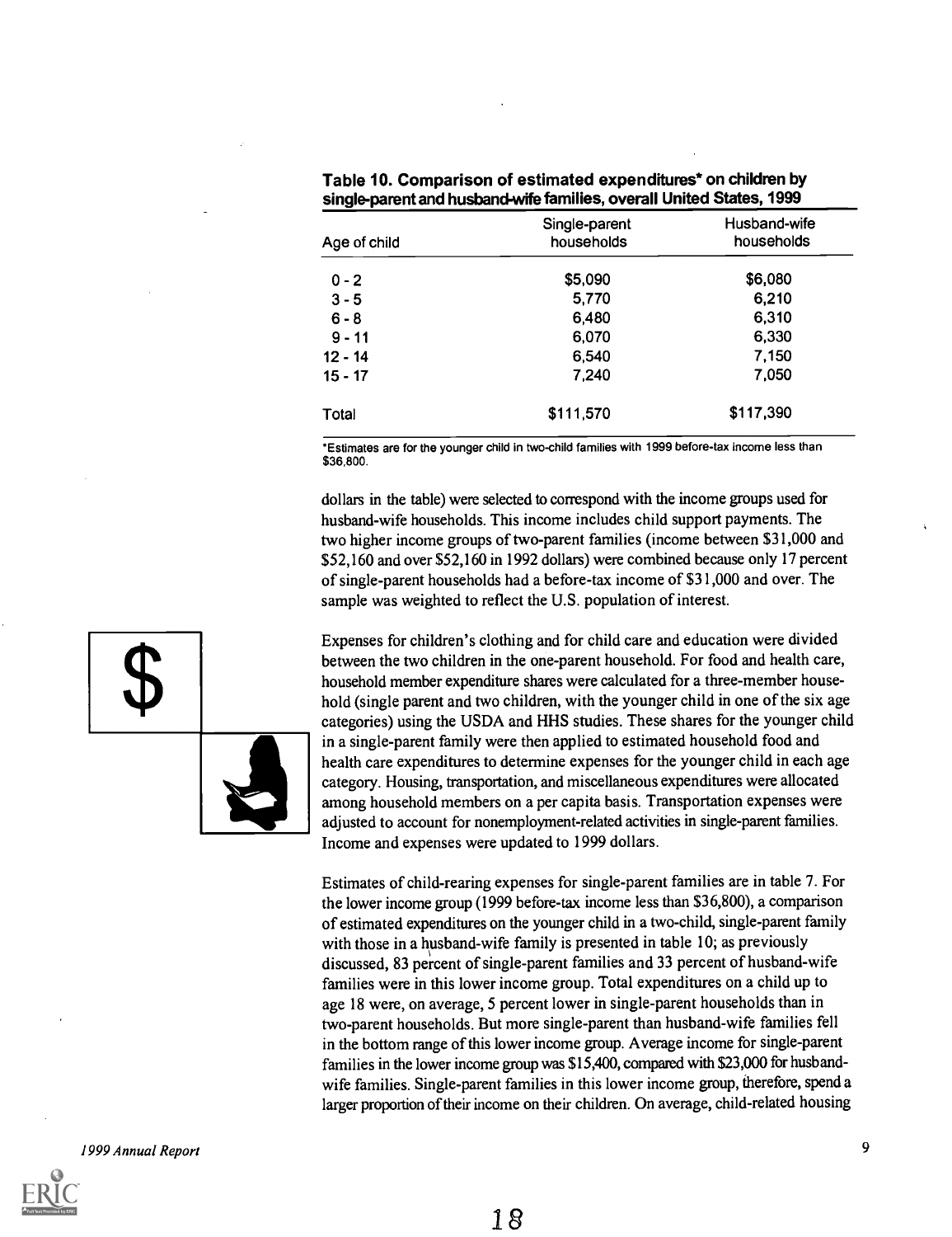expenses were higher, whereas expenditures on transportation, health care, child care and education, and miscellaneous goods and services were lower in singleparent families. Child-related food and clothing expenditures were similar, on average, in single-parent and in two-parent families.

For the higher income group of single-parent families (1999 before-tax income of \$36,800 and over), estimates of child-rearing expenses were about the same as those for two-parent households in the before-tax income group of more than \$61,900: total expenses for the younger child up to age 18 were \$234,780 for single-parent families versus \$233,850 for husband-wife families in 1999 dollars. However, the average income of single-parent households was much lower. Therefore, child-rearing expenses in the higher income group of single-parent families consume a larger proportion of income than they do in husband-wife families.

Expenditures on children do not appear to differ very much among single-parent and husband-wife households. What differs is household income levels. As singleparent families have one less potential earner (the absent partner), their total household income is lower and child-rearing expenses consume a greater percentage of income.

The estimates only cover out-of-pocket child-rearing expenditures made by the parent who has the primary care of the child. The estimates do not include childrelated expenditures made by the parent without primary care or by others, such as grandparents. For example, the parent with whom the child does not reside the majority of the time may incur transportation, food, and entertainment expenses during visitation days and maintain a larger living unit because the child stays with him or her on weekends. The non-custodial parent could also contribute to the child's clothing and health care expenses. Such expenditures could not be estimated from the data. Overall expenses paid by both parents on a child in a single-parent household, therefore, are likely to be greater than this study's estimates.

### Adjustments for Older Children and Household Size

To determine the difference in expenditures on an older child in single-parent households, multivariate analysis was used to estimate expenditures for each budgetary component, controlling for household size (a family with two children was used as the standard) and age of the older child. These expenditures were then assigned to children for child-specific expenditures or, for overall household expenditures, allocated to children based on previous research (Lefkowitz and Monheit 1991; U.S. Department of Agriculture 1994) or on a per capita basis.

On average, single-parent households with two children spend about 7 percent less on the older child than on the younger child at a specific age category. This is contrary to husband-wife households that spend about the same amount on either child at a specific age category. In addition, more or less is spent if a single-parent household has only one child or three or more children. To determine these



10 **Expenditures on Children by Families Expenditures on Children by Families**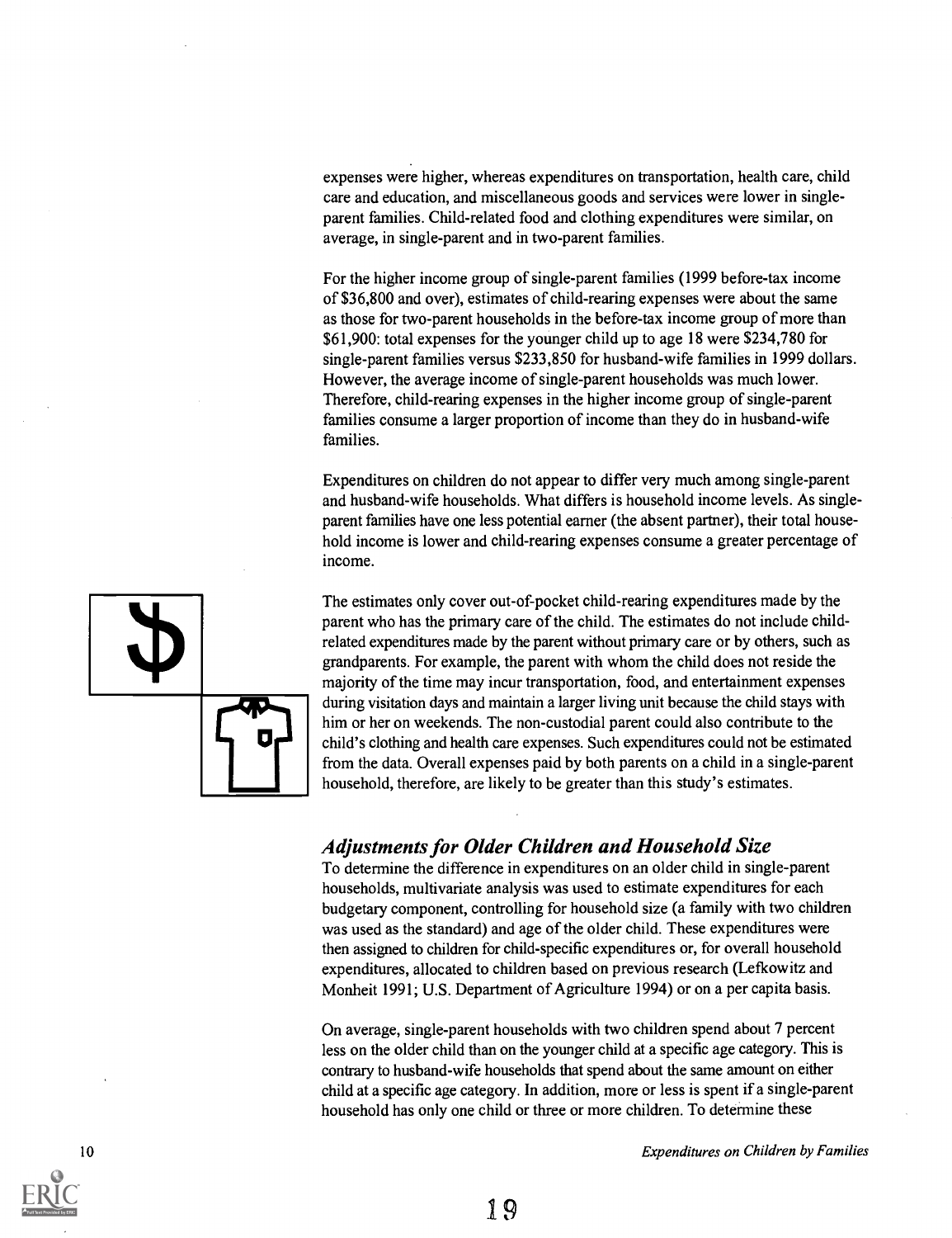differences, multivariate analysis was used to estimate expenditures for each budgetary component, controlling for household size and age of the younger child. These expenditures were then assigned to children using the previously described method. Compared with expenditures on the younger child in a two-child single-parent family, single-parent families with one child spend an average of 35 percent more on the single child, and those with three or more children spend an average of 28 percent less on each child.

This study estimated child-related expenditures and overall household expenditures. Child-specific expenses were assigned to children; overall expenses were allocated to children based on previous research or on a per capita basis. There are other approaches to estimating expenditures on children. Two common methods are the marginal cost method and a strict per capita method.

A study sponsored by the U.S. Department of Health and Human Services (1990) estimated husband-wife child-rearing expenses, based on the 1980-87 CE, using these alternative methods and compared them with USDA's estimates. The comparison was based on child-rearing expense estimates as a percentage of total family expenditures, so the estimates did not have to be converted into real dollars. The marginal cost method, which measures expenditures on children as the difference in expenses between couples with children and equivalent childless couples, was implemented using two equivalency measures—the Engel and Rothbarth estimators.

The Engel estimator assumes that if two families spend an equal percentage of their total expenditures on food, they are equally well -off. The Rothbarth estimator uses spending an equal amount on observable adult goods as the equivalency measure. The strict per capita approach allocates household expenditures equally among family members.

The results of these different methods for estimating child-rearing expenses (including the most recent USDA estimates) are presented in table 11, by number of children and total household expenditures. The results for the Engel and Rothbarth estimators are taken directly from the HHS study. The USDA estimates are based on the 1995 study. USDA's child-rearing estimates were consistently below those derived using a strict per capita approach. This was expected, as not all goods and services are shared equally among family members. The Engel and Rothbarth techniques yield varying estimates, which differ as much as 20 percentage points for a family with three children. So when using the marginal cost method in estimating expenditures on children, the choice of an equivalency measure is obviously critical since different measures yield different results.

USDA's estimates of child-rearing expenses were between those produced by the Engel and Rothbarth techniques. All estimates indicate that expenditures on children do not increase proportionately as the number of children increases. Expenditures on two children are less than twice as much as those on one child.

Alternative Estimates of Expenditures on Children



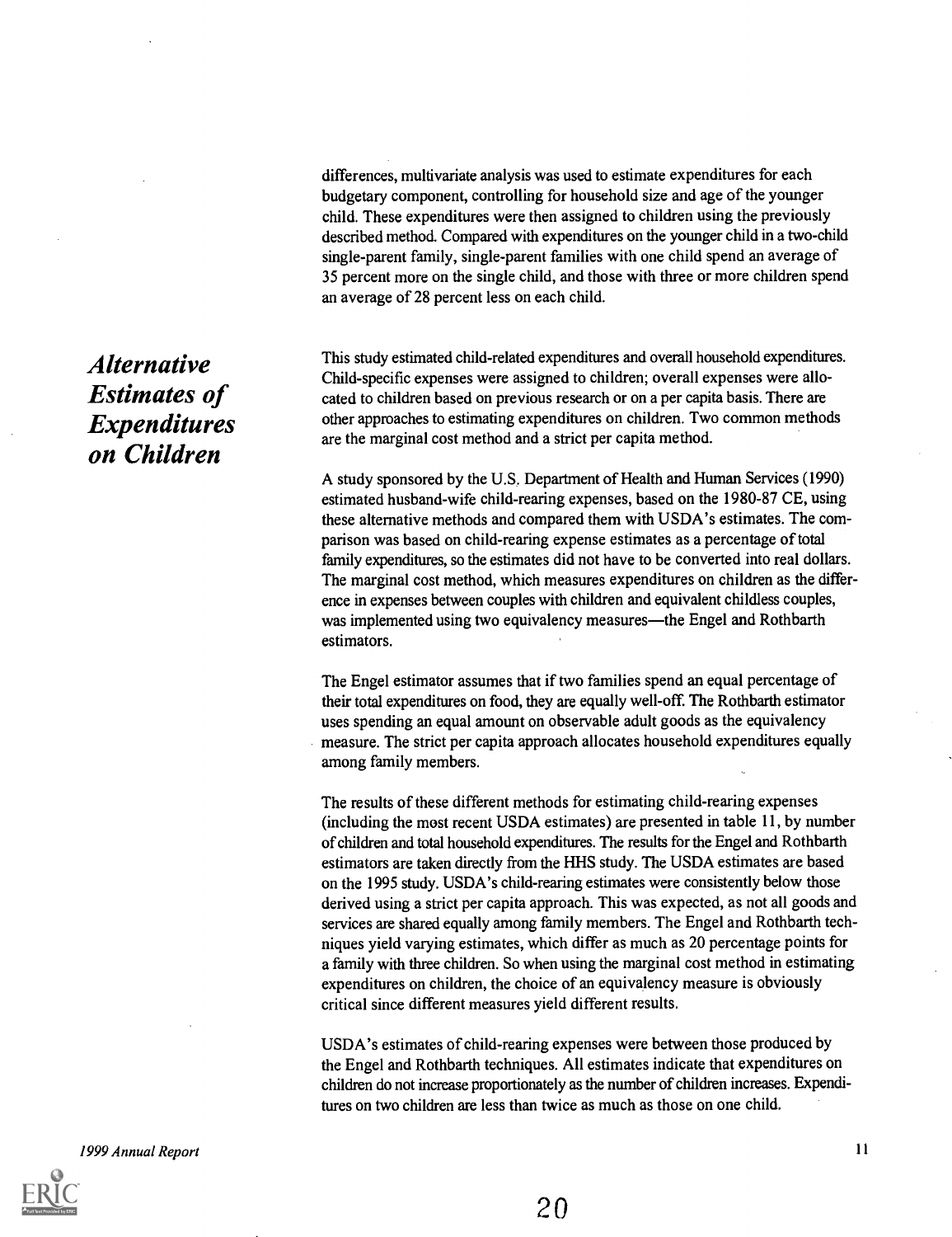#### Table 11. Average percent of household expenditures attributable to children in husband-wife families

| Engel | Rothbarth <sup>1</sup> | Per capita | USDA <sup>2</sup>                                  |
|-------|------------------------|------------|----------------------------------------------------|
|       |                        |            |                                                    |
| 33    | 25                     | 33         | 26                                                 |
| 49    | 35                     | 50         | 42                                                 |
| 59    | 39                     | 60         | 48                                                 |
|       |                        |            |                                                    |
| 49    | 36                     | 50         | 45                                                 |
| 49    | 36                     | 50         | 42                                                 |
| 49    | 35                     | 50         | 39                                                 |
|       |                        |            | <b>Estimator</b><br>-Percent---------------------- |

1 Percentages for.these estimators taken from: U.S. Department of Health and Human Services, 1990.

2 Percentages taken from the 1995 USDA study. Average expenditures of families in each income level were used to make comparisons.

Percentages by number of children are based on average expenditures of middle-income families.

3 Percentages by household expenditure level are for a family with two children.

Although the USDA utilizes the per capita approach rather than a marginal cost approach in allocating housing, transportation, and miscellaneous expenditures to children in a household, a USDA study (Lino and Johnson 1995) examined how these expenses would be allocated using three different marginal cost approaches the Engel, Rothbarth, and Barten-Gorman estimators. The USDA study differed from the HHS study in that it only applied the results from the marginal cost methods to these three selected expenses. The focus was on the younger child in a two-child family. The Rothbarth method produced unrealistically low estimates of expenditures on children. The Engel and Barten-Gorman methods produced estimates of expenditures on a child for housing and miscellaneous goods and services that were below those produced by the USDA per capita method. For transportation expenses on a child, the Engel and Barten-Gorman methods produced estimates that were higher than the USDA per capita method. For a detailed description of this study, see Appendix 2.

## Estimating Future Costs

The estimates presented so far represent household expenditures on a child of a certain age in 1999. To estimate these expenses over time future price changes need to be incorporated. To do this, a future cost formula is used:

#### $C_f = C_p (1 + i)^n$

where

 $C_f$ = projected future annual dollar expenditure on a child of a particular age  $C_p$  = present (1999) annual dollar expenditure on a child of a particular age  $i$  = projected annual inflation (or deflation)

 $n =$  number of years from present until child will reach a particular age.

12 **Expenditures on Children by Families**  $\mu$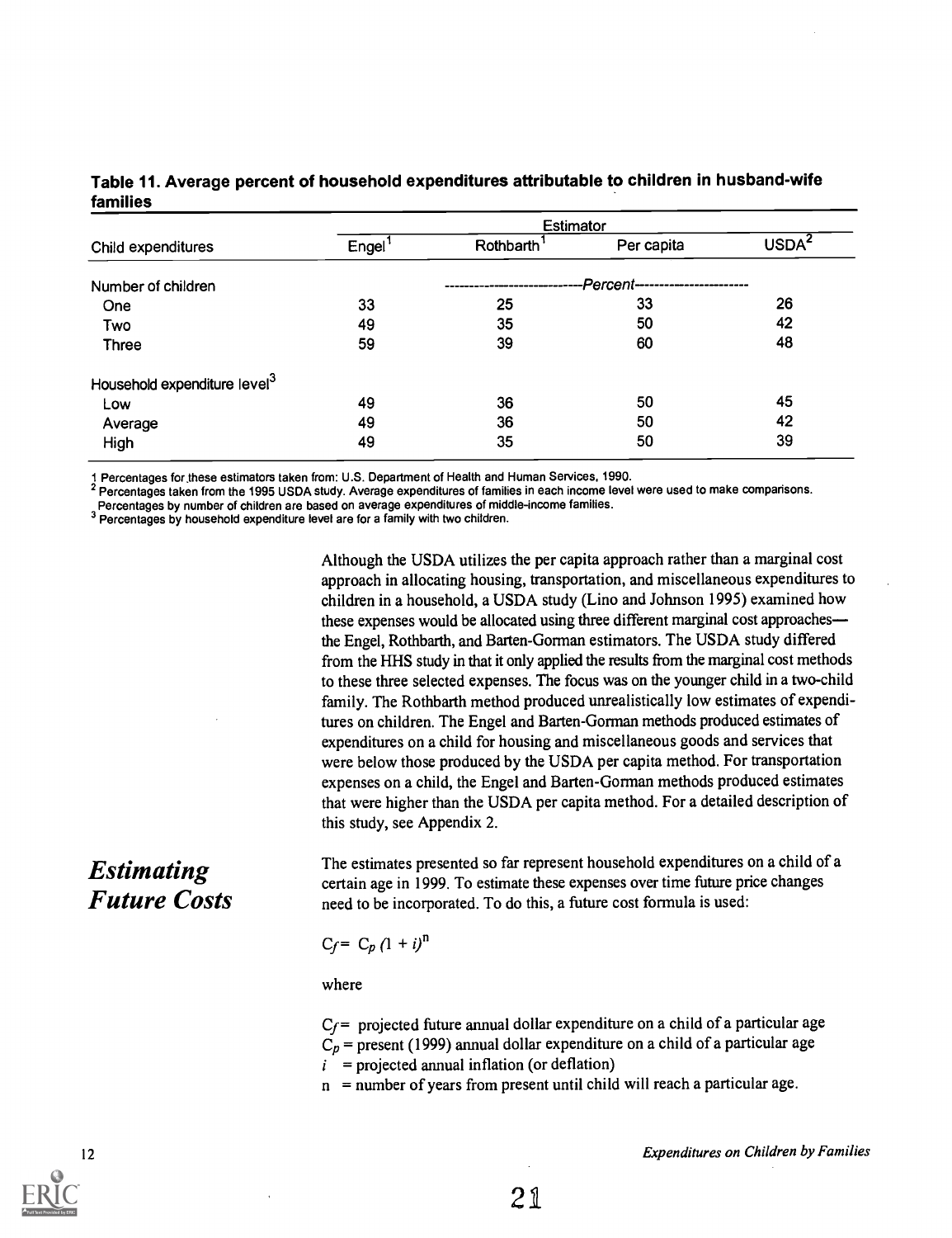An example of estimated future expenditures on the younger child in a husbandwife family with two children is presented in table 12. The example assumes a child is born in 1999, reaching age 17 in the year 2016, and the average annual inflation rate over this time is 4.3 percent (the average annual inflation rate over the past 20 years) (U.S. Department of Commerce 1999). As can be seen, total family expenses on a child through age 17 would be \$174,090 for households in the lowest income group, \$236,660 for those in the middle, and \$344,800 for those in the highest. In 1999 dollar values, these figures would be \$117,390, \$160,140, and \$233,850, respectively.

Inflation rates other than 4.3 percent could be used in the formula if inflation projections change. Also, it is somewhat unrealistic to assume that households remain in one income category as a child grows older. For most families, income rises over time so a family may move from one income group to another. In addition, such inflation projections assume child-rearing expenditures change only with inflation. Parental expenditure patterns also change over time.

|       |       |           | Income group |           |  |  |  |
|-------|-------|-----------|--------------|-----------|--|--|--|
| Year  | Age   | Lowest    | Middle       | Highest   |  |  |  |
| 1999  | $<$ 1 | \$6,080   | \$8,450      | \$12,550  |  |  |  |
| 2000  |       | 6,340     | 8,810        | 13,090    |  |  |  |
| 2001  | 2     | 6,610     | 9,190        | 13,650    |  |  |  |
| 2002  | 3     | 7,050     | 9,830        | 14,570    |  |  |  |
| 2003  |       | 7,350     | 10,250       | 15,200    |  |  |  |
| 2004  | 5     | 7,670     | 10,690       | 15,850    |  |  |  |
| 2005  | 6     | 8,120     | 11,200       | 16,360    |  |  |  |
| 2006  |       | 8,470     | 11,680       | 17,070    |  |  |  |
| 2007  | 8     | 8,840     | 12,180       | 17,800    |  |  |  |
| 2008  | 9     | 9,250     | 12,630       | 18,400    |  |  |  |
| 2009  | 10    | 9,640     | 13,180       | 19,200    |  |  |  |
| 2010  | 11    | 10,060    | 13,740       | 20,020    |  |  |  |
| 2011  | 12    | 11,850    | 15,560       | 22,290    |  |  |  |
| 2012  | 13    | 12,360    | 16,230       | 23,250    |  |  |  |
| 2013  | 14    | 12,890    | 16,930       | 24,250    |  |  |  |
| 2014  | 15    | 13,260    | 17,920       | 25,950    |  |  |  |
| 2015  | 16    | 13,830    | 18,690       | 27,070    |  |  |  |
| 2016  | 17    | 14,420    | 19,500       | 28,230    |  |  |  |
| Total |       | \$174,090 | \$236,660    | \$344,800 |  |  |  |

#### Table 12. Estimated annual expenditures\* on children born in 1999, by income group, overall United States



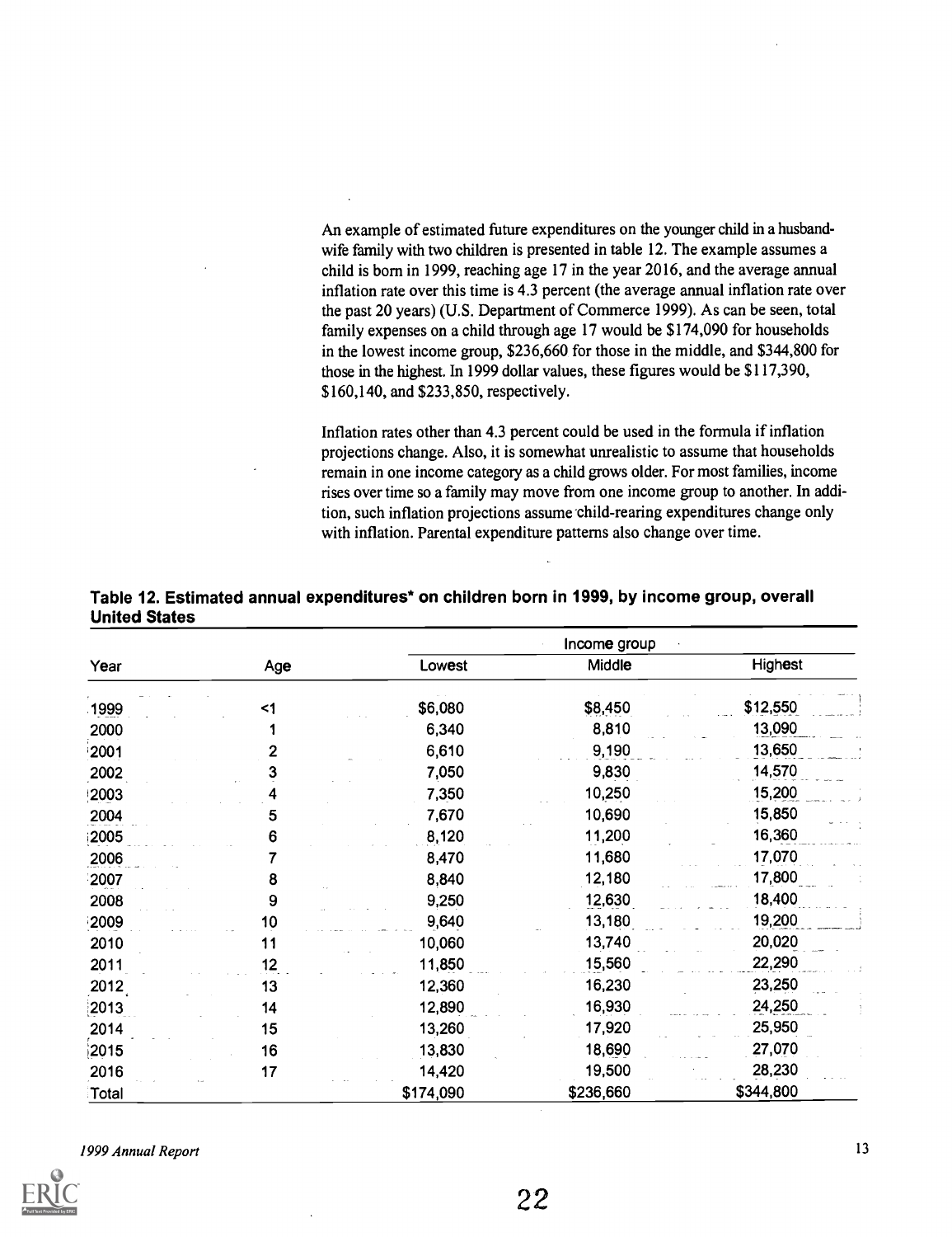## **Other** Expenditures

Expenditures estimated in this study were composed of direct parental expenses made on children through age 17 for seven major budgetary components. These expenditures excluded costs related to childbirth and prenatal health care. In 1996, health care costs averaged \$7,090 for a normal delivery and \$11,450 for a Caesarean delivery (Mushinski 1998). These costs may be reduced by health insurance.

One of the largest expenses made on children after age 17 is the cost of a college education. The College Board (1999) estimated that in 1999-2000, annual average tuition and fees were \$3,274 at 4-year public colleges and \$12,894 at 4-year private colleges; annual room and board was \$4,533 at 4-year public colleges and \$5,224 at 4-year private colleges. For 2-year colleges in 1999-2000, annual average tuition and fees were \$1,608 at public colleges and \$7,744 at private colleges; annual room and board was \$4,474 at 2-year private colleges (no estimates were given for 2-year public colleges). Other parental expenses on children after age 17 could include those associated with children living at home or if children do not live at home, gifts and other contributions to them. A 1996 survey found that 47 percent of parents in their fifties support children over 21 years of age (Phoenix Home Life Mutual Insurance Company 1996).

The estimates do not include all government expenditures on children. Examples of excluded expenses would be public education, Medicaid, and subsidized school meals. The actual expenditures on children (by parents and the government), therefore, would be higher than reported in this study, especially for children in the lowest income group. Indirect costs involved in child rearing were also not included in the estimates. Although these costs are typically more difficult to measure than direct expenditures, they may be substantial. The time involved in rearing children is considerable. In addition, to care for children, current earnings and future career opportunities may be diminished because of reduced time in the labor force for one or both parents. For more on these indirect costs, see Ireland and Ward 1995, Bryant et al. 1992, and Spalter-Roth and Hartmann 1990.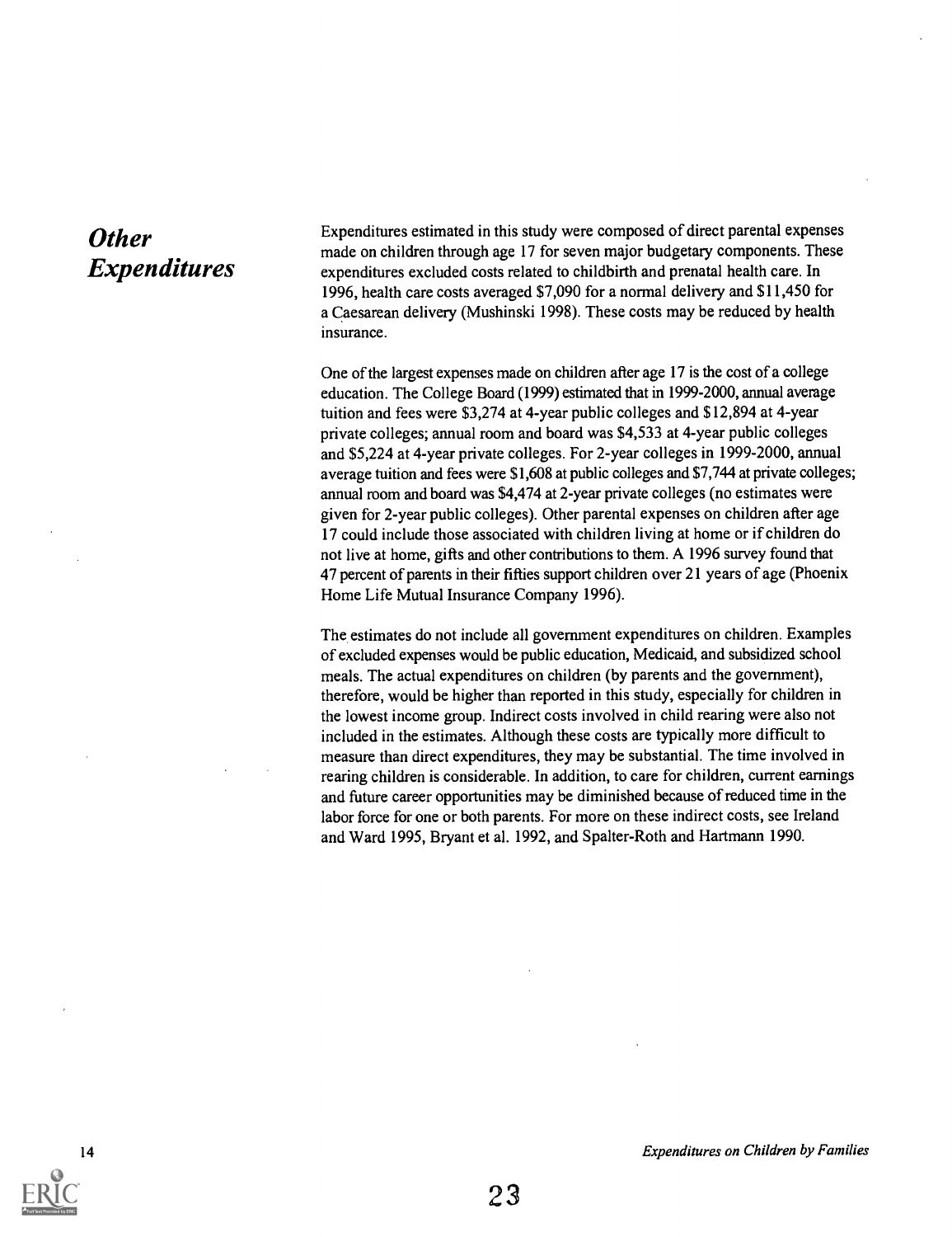**References** Bryant, W.K., Zick, C.D., and Kim, H. 1992. The Dollar Value of Household Work. College of  $\mathbb{R}$  Human Ecology. Cornell University. Ithaca, NY. Human Ecology, Cornell University, Ithaca, NY.

> Casper, L.M. 1995. What Does It Cost to Mind Our Preschoolers? Current Population Reports, Household Economic Studies, P70-52. U.S. Department of Commerce, Bureau of the Census.

> The College Board. 1999. Trends in College Pricing 1999. [On-line]. Available: www.collegeboard.org.

> Ireland, T.R. and Ward, J.O. 1995. Valuing Children in Litigation: Family and Individual Loss Assessment. Lawyers and Judges Publishing Company, Inc., Tucson, AZ.

Lazear, E.P. and Michael, R.T. 1988. Allocation of Income Within the Household. University of Chicago Press, Chicago.

Lefkowitz, D., and Monheit, A. 1991. Health Insurance, Use of Health Services, and Health Care Expenditures. National Medical Expenditure Survey Research Findings 12. U.S. Department of Health and Human Services, Public Health Service, Agency for Health Care Policy and Research Publication No. 92-0017.

Lino, M. and Johnson, D.S. 1995. Housing, transportation, and miscellaneous expenditures on children: A comparison of methodologies. Family Economics Review  $8(1)$ : 2-12.

McDonald, J.F. and Moffitt, R.A. 1980. The uses of Tobit analysis. The Review of Economics and Statistics 62(2):318-321.

Mushinski, M. 1998. Average changes for uncomplicated vaginal, cesarean and VBAC deliveries: Regional variations, United States, 1996. Statistical Bulletin 79(3):17-28.

Phoenix Home Life Mutual Insurance Company. 1996. Americans' Hopes, Fears and Dreams. 1996 Phoenix Fiscal Fitness Survey.

Rothbarth, E. 1943. Notes on a method of determining equivalent income for families of different composition. In C. Madge (Ed.), War-Time Pattern of Spending and Saving. National Institute for Economic and Social Research, Cambridge University Press, Cambridge.

Spalter-Roth, R.M. and Hartmann, H.I. 1990. Unnecessary Losses: Costs to Americans of the Lack of Family and Medical Leave. Institute for Women's Policy Research, Washington, DC.

U.S. Department of Agriculture, Agricultural Research Service. 1994. Cost of food at home. Family Economics Review 7(4):45.

U.S. Department of Agriculture, Agricultural Research Service. 1981. USDA Estimates of the Cost of Raising a Child: A Guide to Their Use and Interpretation. Miscellaneous Publication No. 1411.

U.S. Department of Commerce, Bureau of the Census. 1999. Statistical Abstract of the United States, 1999, 119th ed.

U.S. Department of Health and Human Services, Office of the Assistant Secretary for Planning and Evaluation. 1990. Estimates of Expenditures on Children and Child Support Guidelines.

U.S. Department of Transportation, Federal Highway Administration. 1994. 1990 Nationwide Personal Transportation Study.

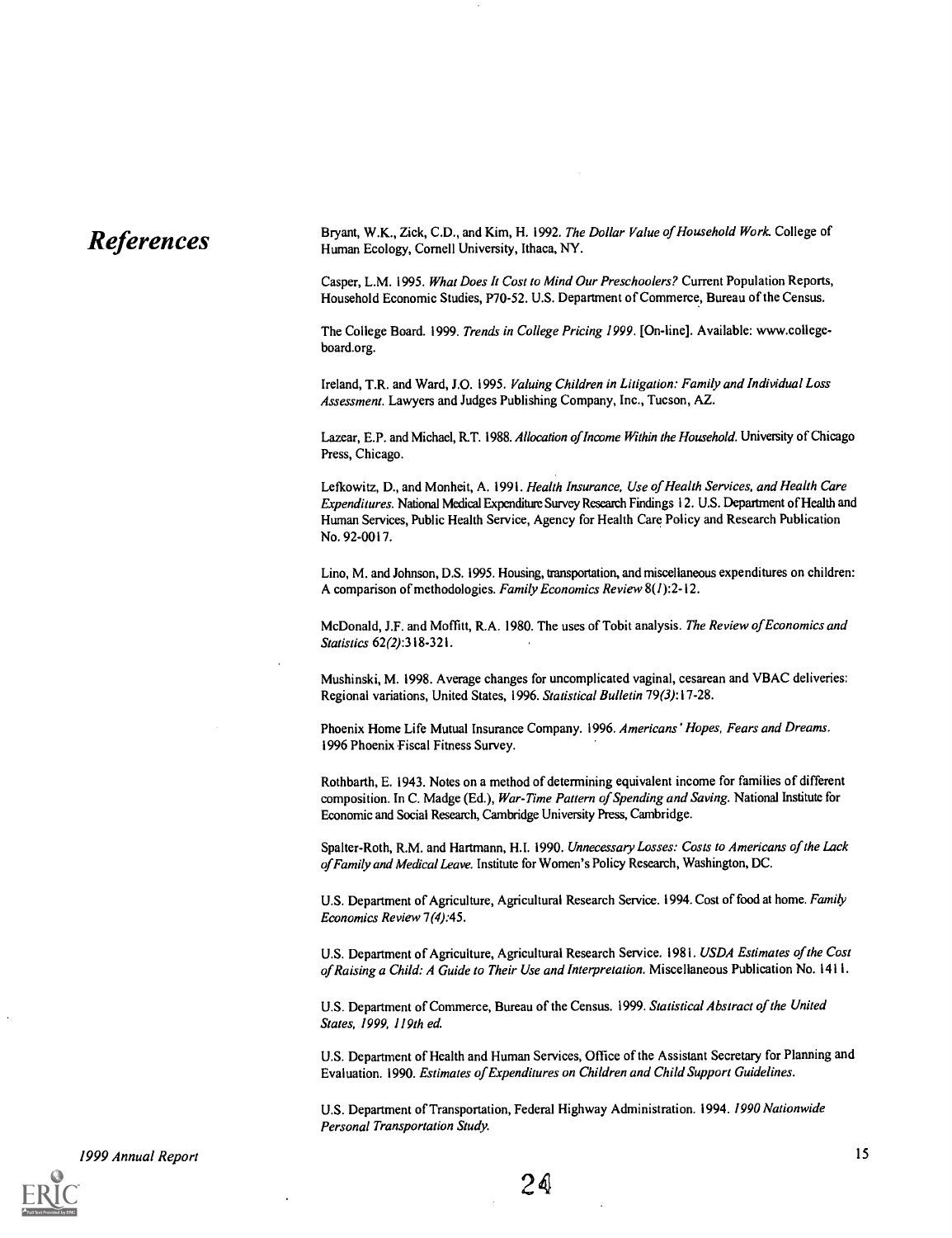## Appendix 1

#### Equations Used in Multivariate Analyses

For the overall U.S. estimates of husband-wife expenditures on children, the specific equation was

 $Ei = a + b1Y2 + b2Y3 + c1HS1 + c2HS3 + d1CA2 + d2CA3 + d3CA4 + d4CA5 + d5CA6$ 

where

- Ei = household expenditures on a particular budgetary component (housing, food, transportation, health care, children's clothing, child care and education, and miscellaneous goods and services)
- Y2 = I if household had before-tax income between \$31,000 and \$52,160 in 1992 dollars, 0 otherwise
- Y3 = 1 if household had before-tax income over \$52,160 in 1992 dollars, 0 otherwise (the omitted category being "household had before-tax income under \$31,000 in 1992 dollars")
- $HS1 = 1$  if husband-wife household with one child, 0 otherwise
- HS3 = I if husband-wife household with three or more children, 0 otherwise (the omitted category being "husband-wife household with two children")
- $CA2 = 1$  if age of the younger child was  $3-5$ , 0 otherwise
- $CA3 = 1$  if age of the younger child was  $6-8$ , 0 otherwise
- $CA4 = 1$  if age of the younger child was  $9-11$ , 0 otherwise
- $CAS = 1$  if age of the younger child was 12-14, 0 otherwise

CA6 = 1 if age of the younger child was 15-17, 0 otherwise (the omitted category being "age of the younger child was 0-2").

For the regional estimates of husband-wife expenditures on children, the specific equation was

Ei = a + bl Y 2 + b2Y3 + c l HS1 + c2HS3 + d ICA2 + d2CA3 + d3CA4 + d4CA5 + d5CA6 + e l NE + e2S + e3MW + e4W

where

Ei through CA6 are the same as before and

- $NE = 1$  if household resided in the urban Northeast, 0 otherwise
- $S = 1$  if household resided in the urban South, 0 otherwise
- $MW = 1$  if household resided in the urban Midwest, 0 otherwise
- $W = 1$  if household resided in the urban West, 0 otherwise (the omitted category being "household resided in a rural area anywhere within the United States").

Ordinary least squares analysis was used to estimate expenditures for housing, food, transportation, and miscellaneous goods and services. Tobit analysis was used to estimate expenditures for health care, children's clothing, and child care and education since over 10 percent of the sample reported zero expenses for these budgetary components. Because of these zero expenditures, tobit analysis yields more efficient estimates than ordinary least squares analysis. The procedure outlined by McDonald and Moffitt (1980) was used to transform the tobit analysis estimates into dollars.

Family expenditures on each budgetary component (Ei) were calculated by summing the coefficients for the appropriate income level, household size, age of the younger child, and region when appropriate. For example, expenditures for a husband-wife household in the urban Northeast, with before-tax income between \$31,000 and \$52,160 in 1992 dollars, two children, and the younger child age 6-8 were calculated as Ei = a + blY2 + d2CA3 + eINE.

16 **Expenditures on Children by Families Expenditures on Children by Families**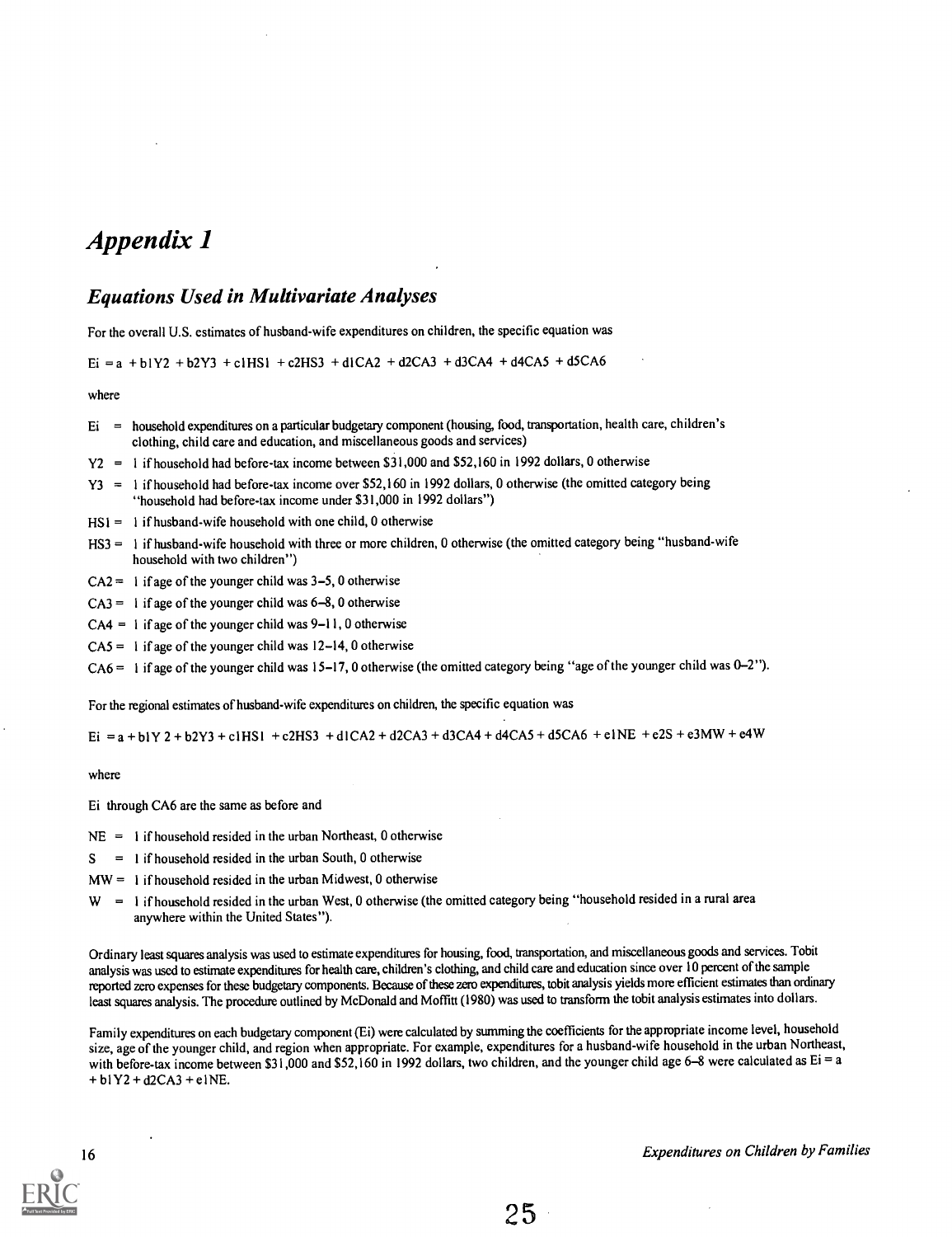### Appendix 2 Allocating Selected Expenditures Using Marginal Cost Methods

The USDA utilizes the per capita approach rather than a marginal cost approach in allocating housing, transportation, and miscellaneous expenditures to children in a household. A USDA study (Lino and Johnson 1995) examined how these expenses would be allocated using three different marginal cost approaches. Using data from the 1990 CE, the USDA study derived the share of expenditures allocated to children from the marginal cost methods and applied them to housing, transportation, and miscellaneous expenses for married-couple families with two children with the focus being on the younger child. The three marginal cost methods were the Engel, Rothbarth, and Barten-Gorman estimators. Each of these estimators measure expenditures on children as the difference in expenses between couples with children and equivalent childless couples. However, they differ on how to determine the equivalency between couples.

The Engel estimator is based on work done in the 19th century (see U.S. Department of Health and Human Services 1990 for a summary of Engel's work). It postulates that the percentage of a family's total expenditures allocated to food their food share—is a measure of well-being. Families with the same food share are assumed to be equally well-off. The Rothbarth estimator, which is based on work done in the 1940's (Rothbarth 1943), postulates that the well-being of families can be determined by the level of excess income available to them after necessary expenditures are met. Although Rothbarth defined excess income to include luxuries and savings, the USDA study used expenditures on adult clothing, alcohol, and tobacco as the measure of well-being. Other studies applying the Rothbarth method have used a similar definition (Lazear and Michael 1988, U.S. Department of Health and Human Services 1990). Whereas the Engel and Rothbarth methods use a proxy for the well-being of a household, the Barten-Gorman method uses a more general utility function to measure it (see Lino and Johnson 1995 for more detail). Individual budgetary-component shares attributable to children are derived with this method.

The Rothbarth method produced unrealistically low estimates of expenditures on children, which was probably due to the measure of well-being used in the study. Rothbarth defined the measure of well-being as excess income, which included expenses on luxuries and savings. As the CE does not have a direct measure of excess income, a proxy had to be used (expenditures on adult clothing, alcohol, and tobacco). Because of this problem, results from the Rothbarth method were discounted.

The Engel method produced estimates of expenditures on a child for housing and miscellaneous goods and services that were 28 percent below those produced by the USDA per capita method. The Barten-Gorman method produced estimates for housing expenses that were 44 percent below the per capita method and estimates

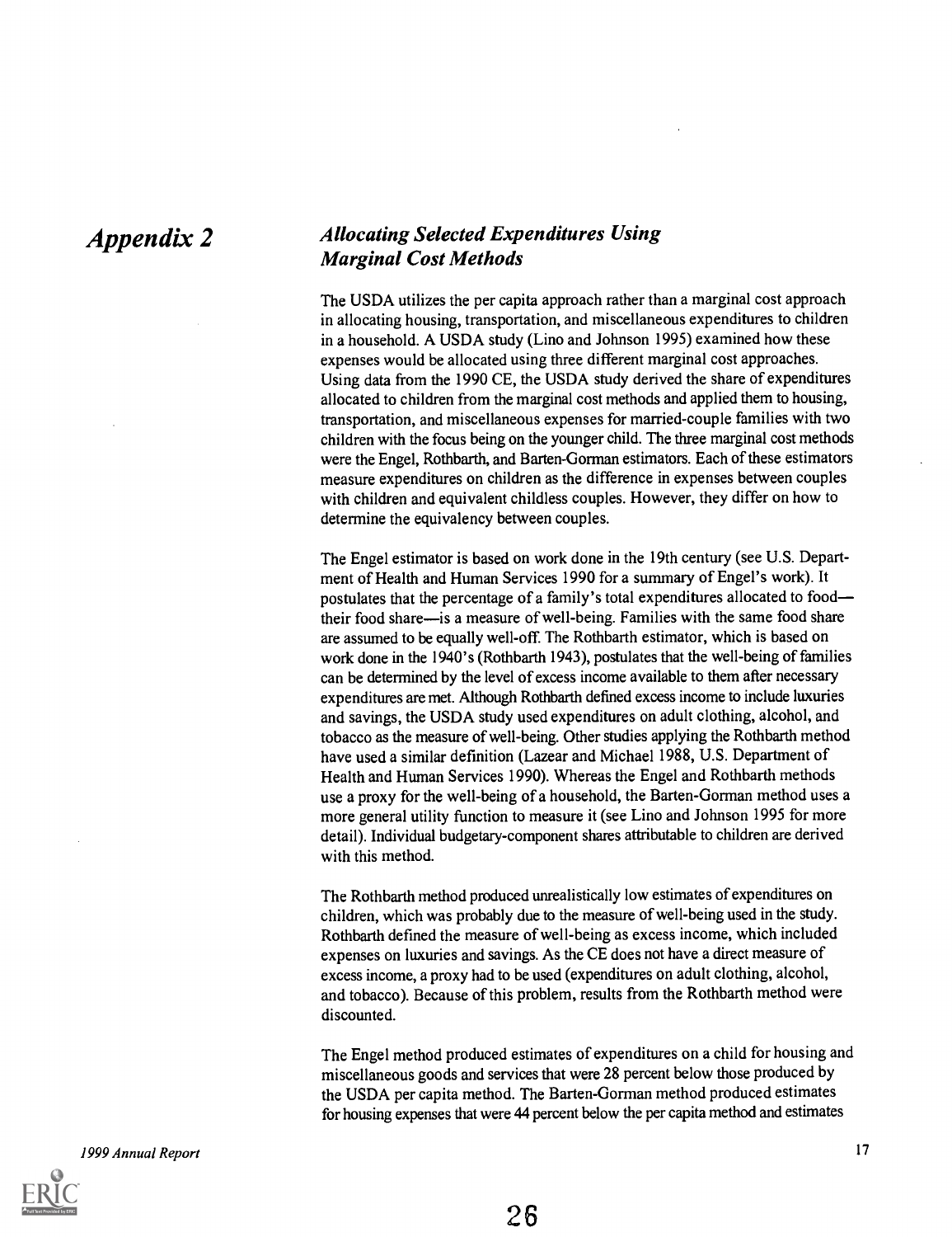for expenses on miscellaneous goods and services that were 28 percent below the per capita method. For transportation expenses on a child, the Engel and Barten-Gorman methods produced estimates that were higher than the USDA per capita method because the latter excludes the proportion of household transportation expenses that are employment related. Estimates of transportation expenses on a child using the Engel method were 19 percent above the USDA estimates, and those using the Barten-Gorman method were 26 percent above the USDA estimates.

If the Engel or Barten-Gorman methods are preferred over the per capita method for estimating child-rearing expenses for housing, transportation, or miscellaneous goods and services, the expense estimates produced by USDA could be adjusted by the percentages given above. For example, if the Engel approach is believed to be more appropriate for measuring housing expenses on a child than the USDA per capita approach, the USDA expense estimates for housing should be reduced by 28 percent; or if the Engel approach is believed to be more appropriate for measuring transportation expenses on a child, the USDA expense estimates for transportation should be increased by 19 percent.

The USDA study (Lino and Johnson 1995) concluded the marginal cost methods described here are not more appropriate than the per capita method in estimating child-rearing expenses for these three budgetary components. The marginal cost methods have limitations that are equal to or exceed those of the per capita method. As previously explained, each version of the marginal cost method assumes a "true equivalency measure." The assumption that families who spend the same proportion of their total expenditures on food are equally well-off has never been proven, nor has the supposition that families behave according to a specific utility function. Also, the marginal cost method theorizes the difference in total expenditures between couples with and without children can be attributed solely to the children in a family. This has never been proven either.

The marginal cost approach was not applied to the housing, transportation, and miscellaneous expenses of single-parent families as the selection of a comparison group was too difficult. Single parents with children face circumstances that are very different from those faced by single people. Most single parents are mothers with low family incomes. Single people include many professionals with high incomes and high expenditures. Comparing the two groups could lead to the illogical finding that expenses on children are negative.

It should be noted that the equivalency measures obtained from the Engel and Rothbarth techniques in the HHS study described in the section "Alternative Estimates of Expenditures on Children" differ from those obtained in the USDA study using the same techniques. Both techniques yielded lower estimates in the USDA study than in the HHS study. Different results from the two studies may be caused by: (1) controlling for more variables, such as race and parents' education, when the HHS study estimated its equivalency measures, and (2) the different years of data used in the two studies.

18 **Expenditures on Children by Families Expenditures on Children by Families**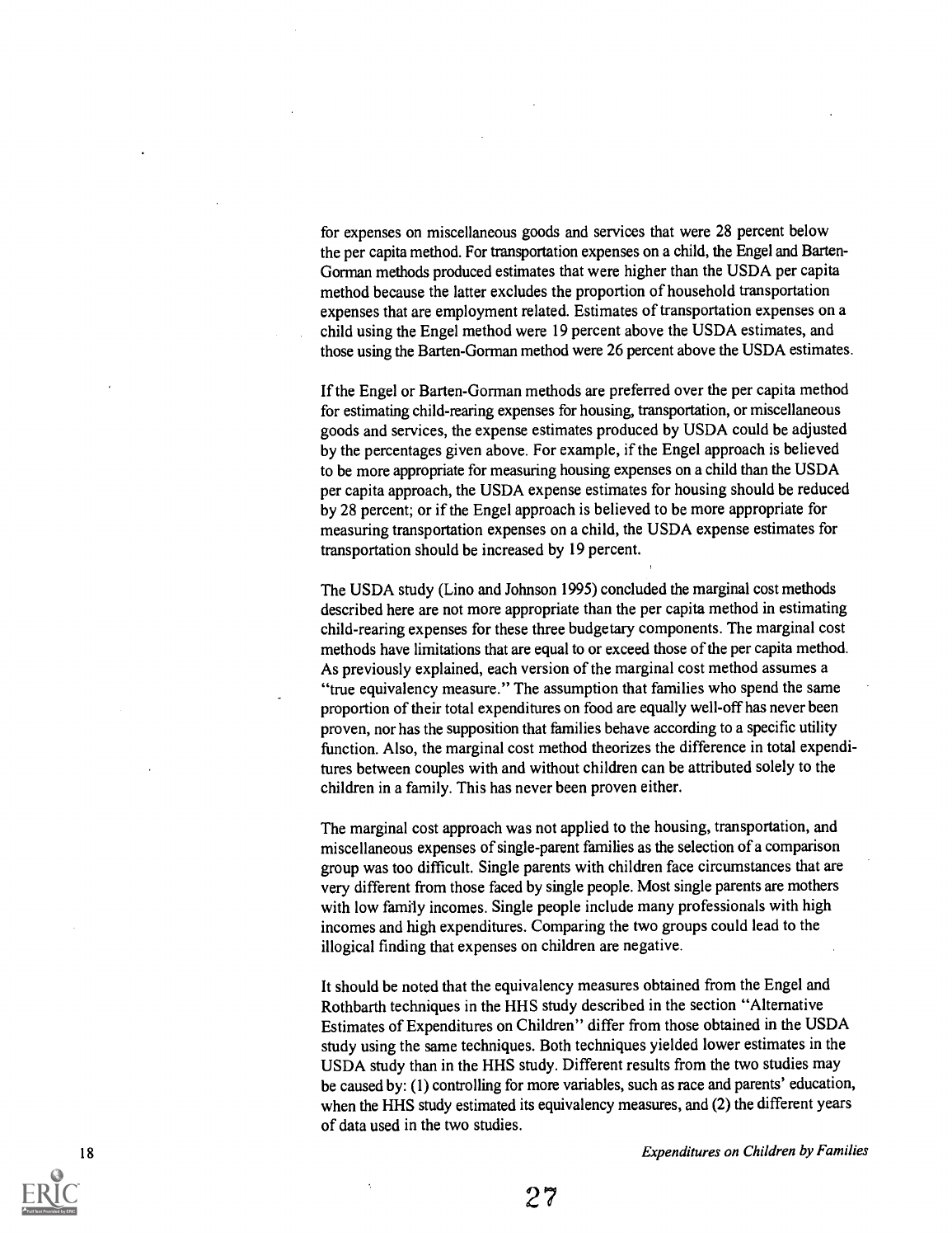|              |                                                            |          |          | Transpor- |          | Health   | Child care<br>and | Miscel-              |
|--------------|------------------------------------------------------------|----------|----------|-----------|----------|----------|-------------------|----------------------|
| Age of Child | Total                                                      | Housing  | Food     | tation    | Clothing | care     | education         | laneous <sup>t</sup> |
|              | Before-tax income: Less than \$36,800 (Average=\$23,000)   |          |          |           |          |          |                   |                      |
| $0 - 2$      | \$6,080                                                    | \$2,320  | \$860    | \$730     | \$380    | \$430    | \$760             | \$600                |
| $3 - 5$      | 6,210                                                      | 2,290    | 960      | 700       | 370      | 410      | 860               | 620                  |
| $6 - 8$      | 6,310                                                      | 2,210    | 1,240    | 820       | 410      | 470      | 510               | 650                  |
| $9 - 11$     | 6,330                                                      | 2,000    | 1,480    | 890       | 460      | 510      | 310               | 680                  |
| $12 - 14$    | 7,150                                                      | 2,230    | 1,560    | 1,000     | 770      | 510      | 220               | 860                  |
| $15 - 17$    | 7,050                                                      | 1,800    | 1,680    | 1,350     | 680      | 550      | 360               | 630                  |
| Total        | \$117,390                                                  | \$38,550 | \$23,340 | \$16,470  | \$9,210  | \$8,640  | \$9,060           | \$12,120             |
|              | Before-tax income: \$36,800 to \$61,900 (Average=\$49,000) |          |          |           |          |          |                   |                      |
| $0 - 2$      | \$8,450                                                    | \$3,140  | \$1,030  | \$1,090   | \$450    | \$560    | \$1,250           | \$930                |
| $3 - 5$      | 8,660                                                      | 3,110    | 1,190    | 1,060     | 440      | 530      | 1,380             | 950                  |
| $6 - 8$      | 8,700                                                      | 3,030    | 1,520    | 1,180     | 480      | 610      | 890               | 990                  |
| $9 - 11$     | 8,650                                                      | 2,820    | 1,790    | 1,250     | 530      | 660      | 580               | 1,020                |
| $12 - 14$    | 9,390                                                      | 3,050    | 1,800    | 1,360     | 900      | 670      | 420               | 1,190                |
| $15 - 17$    | 9,530                                                      | 2,620    | 2,000    | 1,720     | 800      | 700      | 730               | 960                  |
| Total        | \$160,140                                                  | \$53,310 | \$27,990 | \$22,980  | \$10,800 | \$11,190 | \$15,750          | \$18,120             |
|              | Before-tax income: More than \$61,900 (Average=\$92,700)   |          |          |           |          |          |                   |                      |
| $0 - 2$      | \$12,550                                                   | \$4,990  | \$1,370  | \$1,520   | \$590    | \$640    | \$1,880           | \$1,560              |
| $3 - 5$      | 12,840                                                     | 4,960    | 1,550    | 1,500     | 580      | 620      | 2,050             | 1,580                |
| $6 - 8$      | 12,710                                                     | 4,880    | 1,870    | 1,610     | 630      | 700      | 1,410             | 1,610                |
| $9 - 11$     | 12,600                                                     | 4,670    | 2,170    | 1,680     | 690      | 760      | 980               | 1,650                |
| $12 - 14$    | 13,450                                                     | 4,900    | 2,280    | 1,800     | 1,140    | 760      | 750               | 1,820                |
| $15 - 17$    | 13,800                                                     | 4,470    | 2,400    | 2,180     | 1,030    | 800      | 1,330             | 1,590                |
| Total        | \$233,850                                                  | \$86,610 | \$34,920 | \$30,870  | \$13,980 | \$12,840 | \$25,200          | \$29,430             |

#### Table 1. Estimated annual expenditures\* on a child by husband-wife families, overall United States, 1999

\*Estimates are based on 1990-92 Consumer Expenditure Survey data updated to 1999 dollars using the Consumer Price Index. For each age category, the expense estimates represent average child-rearing expenditures for each age (e.g., the expense for the 3-5 age category, on average, applies to the 3-year-old, the 4-year-old, or the 5-year-old). The figures represent estimated expenses on the younger child in a two-child family. Estimates are about the same for the older child, so to calculate expenses for two children, figures should be summed for the appropriate age categories. To estimate expenses for an only child, multiply the total expense for the appropriate age category by 1.24. To estimate expenses for each child in a family with three or more children, multiply the total expense for each appropriate age category by 0.77. For expenses on all children in a family, these totals should be summed.

tMiscellaneous expenses include personal care items, entertainment, and reading materials.

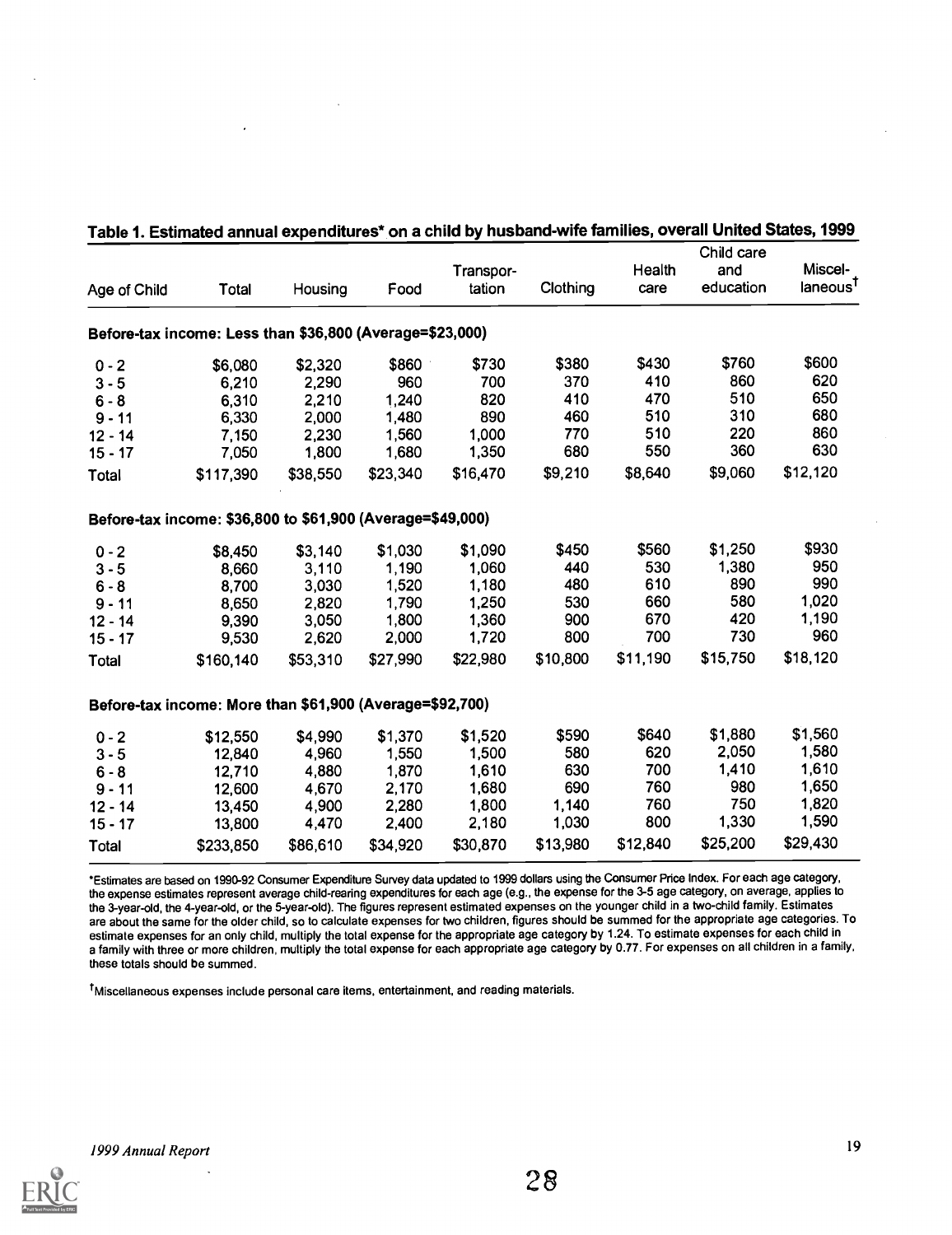| Age of Child | Total                                                      | Housing  | Food     | Transpor-<br>tation | Clothing | Health<br>care | Child care<br>and<br>education | Miscel-<br>laneous <sup>†</sup> |
|--------------|------------------------------------------------------------|----------|----------|---------------------|----------|----------------|--------------------------------|---------------------------------|
|              |                                                            |          |          |                     |          |                |                                |                                 |
|              | Before-tax income: Less than \$36,900 (Average=\$23,000)   |          |          |                     |          |                |                                |                                 |
| $0 - 2$      | \$6,740                                                    | \$2,820  | \$950    | \$800               | \$360    | \$360          | \$750                          | \$700                           |
| $3 - 5$      | 6,890                                                      | 2,800    | 1,050    | 780                 | 350      | 340            | 850                            | 720                             |
| $6 - 8$      | 7,050                                                      | 2,760    | 1,350    | 890                 | 400      | 390            | 500                            | 760                             |
| $9 - 11$     | 7,160                                                      | 2,610    | 1,620    | 960                 | 440      | 430            | 300                            | 800                             |
| $12 - 14$    | 7,930                                                      | 2,800    | 1,690    | 1,080               | 740      | 440            | 210                            | 970                             |
| $15 - 17$    | 7,860                                                      | 2,400    | 1,830    | 1,420               | 650      | 460            | 360                            | 740                             |
| Total        | \$130,890                                                  | \$48,570 | \$25,470 | \$17,790            | \$8,820  | \$7,260        | \$8,910                        | \$14,070                        |
|              | Before-tax income: \$36,900 to \$62,000 (Average=\$49,100) |          |          |                     |          |                |                                |                                 |
| $0 - 2$      | \$9,140                                                    | \$3,630  | \$1,120  | \$1,180             | \$430    | \$490          | \$1,250                        | \$1,040                         |
| $3 - 5$      | 9,370                                                      | 3,610    | 1,280    | 1,150               | 420      | 470            | 1,380                          | 1,060                           |
| $6 - 8$      | 9,450                                                      | 3,570    | 1,640    | 1,260               | 470      | 530            | 890                            | 1,090                           |
| $9 - 11$     | 9,470                                                      | 3,410    | 1,930    | 1,330               | 520      | 570            | 580                            | 1,130                           |
| $12 - 14$    | 10,170                                                     | 3,600    | 1,940    | 1,450               | 870      | 580            | 430                            | 1,300                           |
| $15 - 17$    | 10,360                                                     | 3,210    | 2,150    | 1,810               | 770      | 610            | 730                            | 1,080                           |
| <b>Total</b> | \$173,880                                                  | \$63,090 | \$30,180 | \$24,540            | \$10,440 | \$9,750        | \$15,780                       | \$20,100                        |
|              | Before-tax income: More than \$62,000 (Average=\$92,900)   |          |          |                     |          |                |                                |                                 |
| $0 - 2$      | \$13,110                                                   | \$5,370  | \$1,440  | \$1,620             | \$560    | \$570          | \$1,900                        | \$1,650                         |
| $3 - 5$      | 13,410                                                     | 5,350    | 1,630    | 1,600               | 550      | 550            | 2,060                          | 1,670                           |
| $6 - 8$      | 13,340                                                     | 5,310    | 1,960    | 1,700               | 610      | 630            | 1,420                          | 1,710                           |
| $9 - 11$     | 13,270                                                     | 5,150    | 2,290    | 1,770               | 660      | 670            | 990                            | 1,740                           |
| $12 - 14$    | 14,070                                                     | 5,340    | 2,390    | 1,890               | 1,090    | 680            | 770                            | 1,910                           |
| $15 - 17$    | 14,470                                                     | 4,950    | 2,520    | 2,270               | 990      | 710            | 1,340                          | 1,690                           |
| <b>Total</b> | \$245,010                                                  | \$94,410 | \$36,690 | \$32,550            | \$13,380 | \$11,430       | \$25,440                       | \$31,110                        |

# able 2. Estimated annual expenditures\* on a child by husband-wife families, urban West,<sup>†</sup> 1999

\*Estimates are based on 1990-92 Consumer Expenditure Survey data updated to 1999 dollars using the regional Consumer Price Index. For each age category, the expense estimates represent average child-rearing expenditures for each age (e.g., the expense for the 3-5 age category, on average, applies to the 3-year-old, the 4-year-old, or the 5-year-old). The figures represent estimated expenses on the younger child in a two-child family. Estimates are about the same for the older child, so to calculate expenses for two children, figures should be summed for the appropriate age categories. To estimate expenses for an only child, multiply the total expense for the appropriate age category by 1.24. To estimate expenses for each child in a family with three or more children, multiply the total expense for each appropriate age category by 0.77. For expenses on all children in a family, these totals should be summed.

<sup>t</sup>The Western region consists of Alaska, Arizona, California, Colorado, Hawaii, Idaho, Montana, Nevada, New Mexico, Oregon, Utah, Washington, and Wyoming.

Miscellaneous expenses include personal care items, entertainment, and reading materials.

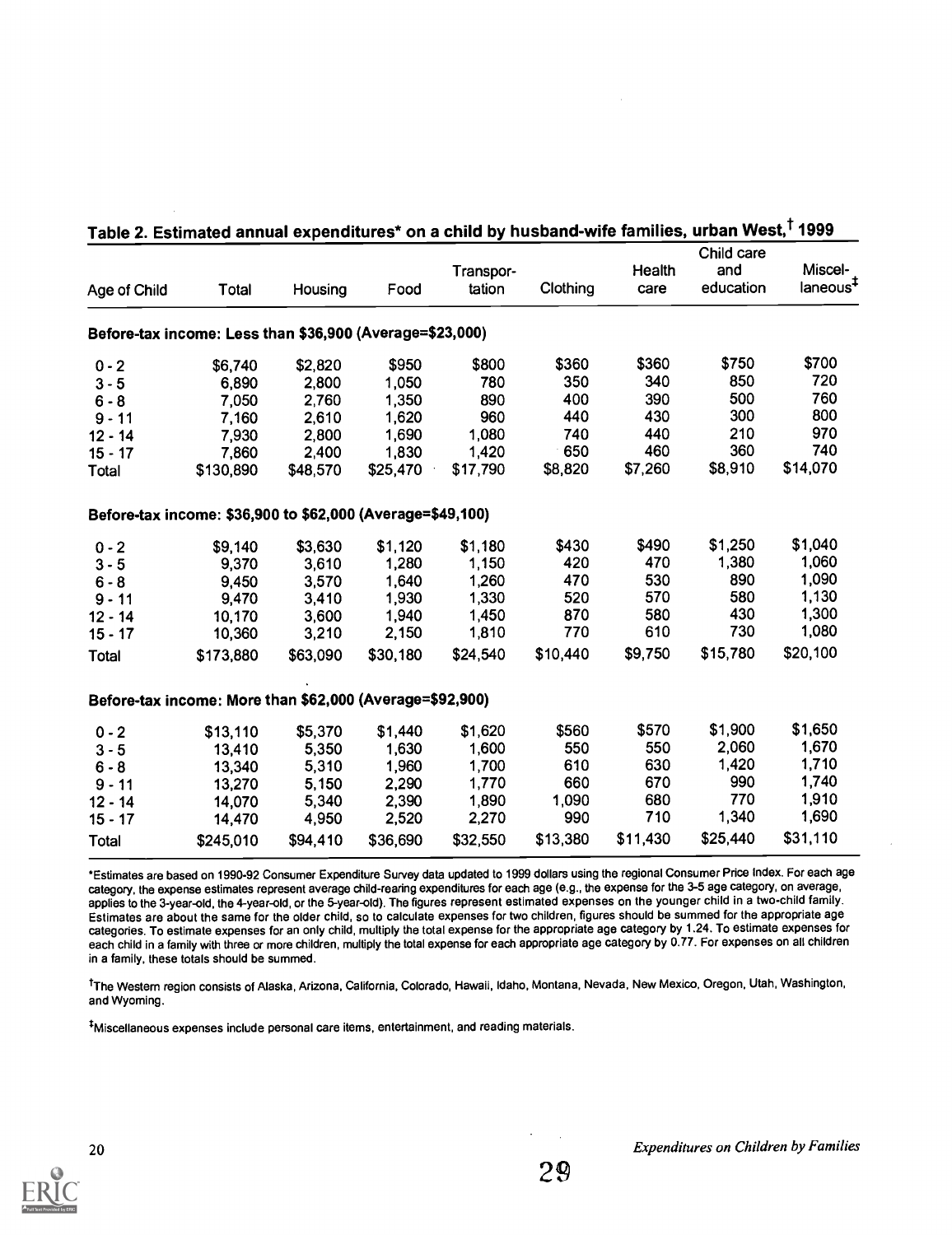|              |                                                            |          |          | Transpor- |          | Health      | Child care<br>and | Miscel-              |
|--------------|------------------------------------------------------------|----------|----------|-----------|----------|-------------|-------------------|----------------------|
| Age of Child | Total                                                      | Housing  | Food     | tation    | Clothing | care        | education         | laneous <sup>#</sup> |
|              | Before-tax income: Less than \$36,500 (Average=\$22,800)   |          |          |           |          |             |                   |                      |
| $0 - 2$      | \$6,380                                                    | \$2,760  | \$970    | \$600     | \$410    | \$420       | \$630             | \$590                |
| $3 - 5$      | 6,510                                                      | 2,740    | 1,070    | 580       | 400      | 400         | 710               | 610                  |
| $6 - 8$      | 6,710                                                      | 2,710    | 1,370    | 690       | 440      | 450         | 410               | 640                  |
| $9 - 11$     | 6,830                                                      | 2,550    | 1,630    | 750       | 490      | 490         | 240               | 680                  |
| $12 - 14$    | 7,690                                                      | 2,740    | 1,700    | 880       | 840      | 500         | 170               | 860                  |
| $15 - 17$    | 7,570                                                      | 2,350    | 1,840    | 1,210     | 740      | 520         | 280               | 630                  |
| Total        | \$125,070                                                  | \$47,550 | \$25,740 | \$14,130  | \$9,960  | \$8,340     | \$7,320           | \$12,030             |
|              | Before-tax income: \$36,500 to \$61,400 (Average=\$48,600) |          |          |           |          |             |                   |                      |
| $0 - 2$      | \$8,670                                                    | \$3,550  | \$1,130  | \$970     | \$480    | \$550       | \$1,070           | \$920                |
| $3 - 5$      | 8,910                                                      | 3,530    | 1,290    | 950       | 470      | 530         | 1,190             | 950                  |
| $6 - 8$      | 9,040                                                      | 3,490    | 1,640    | 1,060     | 520      | 610         | 740               | 980                  |
| $9 - 11$     | 9,100                                                      | 3,340    | 1,930    | 1,120     | 570      | $650^\circ$ | 470               | 1,020                |
| $12 - 14$    | 9,890                                                      | 3,530    | 1,940    | 1,250     | 970      | 660         | 350               | 1,190                |
| $15 - 17$    | 10,010                                                     | 3,140    | 2,150    | 1,600     | 870      | 690         | 590               | 970                  |
| <b>Total</b> | \$166,860                                                  | \$61,740 | \$30,240 | \$20,850  | \$11,640 | \$11,070    | \$13,230          | \$18,090             |
|              | Before-tax income: More than \$61,400 (Average=\$92,000)   |          |          |           |          |             |                   |                      |
| $0 - 2$      | \$12,580                                                   | \$5,250  | \$1,440  | \$1,410   | \$620    | \$650       | \$1,660           | \$1,550              |
| $3 - 5$      | 12,860                                                     | 5,230    | 1,620    | 1,390     | 610      | 620         | 1,820             | 1,570                |
| $6 - 8$      | 12,850                                                     | 5,200    | 1,960    | 1,500     | 660      | 710         | 1,220             | 1,600                |
| $9 - 11$     | 12,830                                                     | 5,040    | 2,280    | 1,570     | 720      | 750         | 830               | 1,640                |
| $12 - 14$    | 13,740                                                     | 5,230    | 2,380    | 1,690     | 1,210    | 770         | 640               | 1,820                |
| $15 - 17$    | 13,990                                                     | 4,840    | 2,510    | 2,060     | 1,100    | 790         | 1,100             | 1,590                |
| Total        | \$236,550                                                  | \$92,370 | \$36,570 | \$28,860  | \$14,760 | \$12,870    | \$21,810          | \$29,310             |

## Table 3. Estimated annual expenditures\* on a child by husband-wife families, urban Northeast, $^\dagger$  1999

\*Estimates are based on 1990-92 Consumer Expenditure Survey data updated to 1999 dollars using the regional Consumer Price Index. For each age category, the expense estimates represent average child-rearing expenditures for each age (e.g., the expense for the 3-5 age category, on average, applies to the 3-year-old, the 4-year-old, or the 5-year-old). The figures represent estimated expenses on the younger child in a two-child family. Estimates are about the same for the older child, so to calculate expenses for two children, figures should be summed for the appropriate age categories. To estimate expenses for an only child, multiply the total expense for the appropriate age category by 1.24. To estimate expenses for each child in a family with three or more children, multiply the total expense for each appropriate age category by 0.77. For expenses on all children in a family, these totals should be summed.

<sup>t</sup>The Northeast region consists of Connecticut, Maine, Massachusetts, New Hampshire, New Jersey, New York, Pennsylvania, Rhode Island, and Vermont.

\*Miscellaneous expenses include personal care items, entertainment, and reading materials.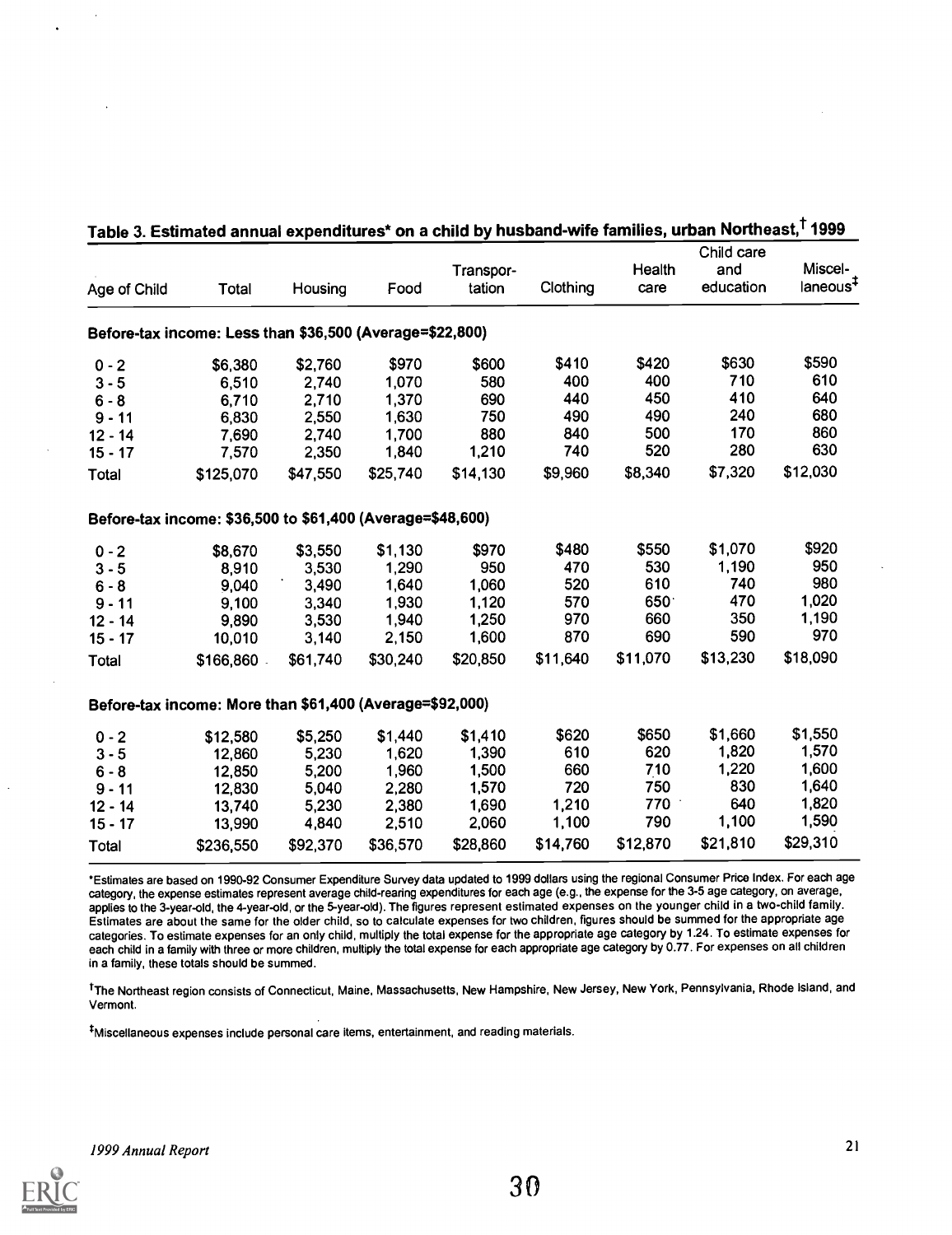| Age of Child                                             | Total                                                      | Housing  | Food     | Transpor-<br>tation | Clothing | Health<br>care | Child care<br>and<br>education | Miscel-<br>laneous <sup>‡</sup> |
|----------------------------------------------------------|------------------------------------------------------------|----------|----------|---------------------|----------|----------------|--------------------------------|---------------------------------|
| Before-tax income: Less than \$36,800 (Average=\$23,000) |                                                            |          |          |                     |          |                |                                |                                 |
| $0 - 2$                                                  | \$6,120                                                    | \$2,270  | \$830    | \$720               | \$410    | \$470          | \$850                          | \$570                           |
| $3 - 5$                                                  | 6,270                                                      | 2,250    | 930      | 700                 | 400      | 450            | 950                            | 590                             |
| $6 - 8$                                                  | 6,380                                                      | 2,210    | 1,210    | 800                 | 440      | 520            | 570                            | 630                             |
| $9 - 11$                                                 | 6,450                                                      | 2,050    | 1,460    | 870                 | 490      | 560            | 350                            | 670                             |
| $12 - 14$                                                | 7,240                                                      | 2,240    | 1,530    | 990                 | 820      | 570            | 250                            | 840                             |
| $15 - 17$                                                | 7,180                                                      | 1,850    | 1,660    | 1,330               | 720      | 590            | 420                            | 610                             |
| Total                                                    | \$118,920                                                  | \$38,610 | \$22,860 | \$16,230            | \$9,840  | \$9,480        | \$10,170                       | \$11,730                        |
|                                                          | Before-tax income: \$36,800 to \$61,900 (Average=\$48,900) |          |          |                     |          |                |                                |                                 |
| $0 - 2$                                                  | \$8,540                                                    | \$3,070  | \$1,000  | \$1,080             | \$480    | \$620          | \$1,380                        | \$910                           |
| $3 - 5$                                                  | 8,780                                                      | 3,050    | 1,160    | 1,060               | 470      | 590            | 1,520                          | 930                             |
| $6 - 8$                                                  | 8,820                                                      | 3,010    | 1,490    | 1,170               | 520      | 680            | 990                            | 960                             |
| $9 - 11$                                                 | 8,800                                                      | 2,850    | 1,770    | 1,240               | 570      | 720            | 650                            | 1,000                           |
| $12 - 14$                                                | 9,510                                                      | 3,040    | 1,770    | 1,360               | 950      | 730            | 490                            | 1,170                           |
| $15 - 17$                                                | 9,740                                                      | 2,650    | 1,980    | 1,710               | 850      | 760            | 840                            | 950                             |
| Total                                                    | \$162,570                                                  | \$53,010 | \$27,510 | \$22,860            | \$11,520 | \$12,300       | \$17,610                       | \$17,760                        |
|                                                          | Before-tax income: More than \$61,900 (Average=\$92,700)   |          |          |                     |          |                |                                |                                 |
| $0 - 2$                                                  | \$12,540                                                   | \$4,790  | \$1,320  | \$1,520             | \$620    | \$720          | \$2,050                        | \$1,520                         |
| $3 - 5$                                                  | 12,850                                                     | 4,770    | 1,500    | 1,500               | 610      | 690            | 2,230                          | 1,550                           |
| $6 - 8$                                                  | 12,740                                                     | 4,740    | 1,810    | 1,600               | 670      | 780            | 1,560                          | 1,580                           |
| $9 - 11$                                                 | 12,650                                                     | 4,580    | 2,120    | 1,670               | 730      | 830            | 1,100                          | 1,620                           |
| $12 - 14$                                                | 13,460                                                     | 4,770    | 2,220    | 1,790               | 1,190    | 840            | 860                            | 1,790                           |
| $15 - 17$                                                | 13,920                                                     | 4,380    | 2,350    | 2,160               | 1,080    | 870            | 1,510                          | 1,570                           |
| Total                                                    | \$234,480                                                  | \$84,090 | \$33,960 | \$30,720            | \$14,700 | \$14,190       | \$27,930                       | \$28,890                        |

| <b>Table 4. Estimated annual expenditures* on a child by husband-wife families, urban South,<sup>⊺</sup> 1999</b> |  |  |  |  |
|-------------------------------------------------------------------------------------------------------------------|--|--|--|--|
|-------------------------------------------------------------------------------------------------------------------|--|--|--|--|

\*Estimates are based on 1990-92 Consumer Expenditure Survey data updated to 1999 dollars using the regional Consumer Price Index. For each age category, the expense estimates represent average child-rearing expenditures for each age (e.g., the expense for the 3-5 age category, on average, applies to the 3-year-old, the 4-year-old, or the 5-year-old). The figures represent estimated expenses on the younger child in a two-child family. Estimates are about the same for the older child, so to calculate expenses for two children, figures should be summed for the appropriate age categories. To estimate expenses for an only child, multiply the total expense for the appropriate age category by 1.24. To estimate expenses for each child in a family with three or more children, multiply the total expense for each appropriate age category by 0.77. For expenses on all children in a family, these totals should be summed.

<sup>t</sup>The Southern region consists of Alabama, Arkansas, Delaware, District of Columbia, Florida, Georgia, Kentucky, Louisiana, Maryland, Mississippi, North Carolina, Oklahoma, South Carolina, Tennessee, Texas, Virginia, and West Virginia.

t Miscellaneous expenses include personal care items, entertainment, and reading materials.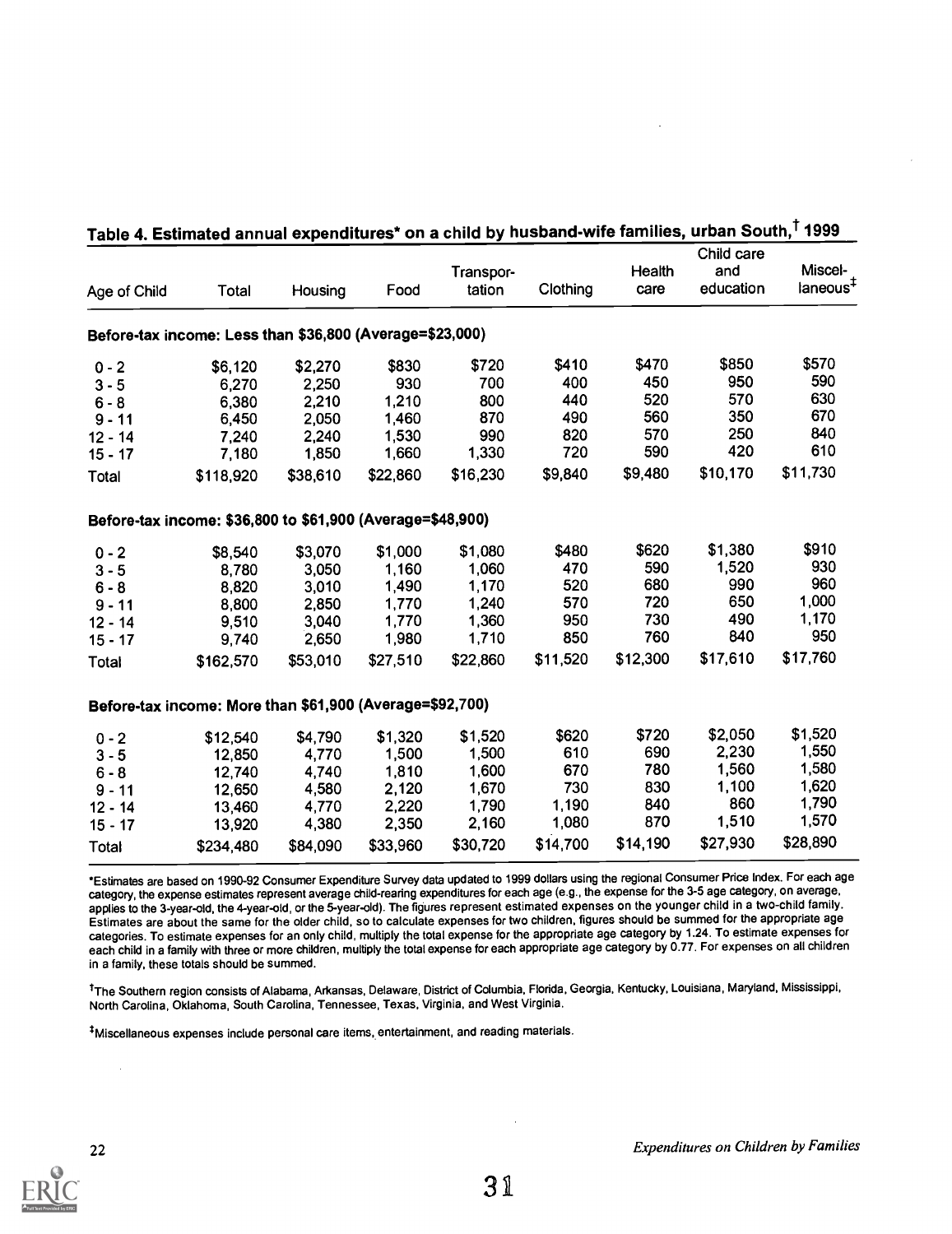| Age of Child                                               | Total     | Housing  | Food     | Transpor-<br>tation | Clothing | Health<br>care | Child care<br>and<br>education | Miscel-<br>laneous <sup>#</sup> |
|------------------------------------------------------------|-----------|----------|----------|---------------------|----------|----------------|--------------------------------|---------------------------------|
| Before-tax income: Less than \$37,100 (Average=\$23,100)   |           |          |          |                     |          |                |                                |                                 |
| $0 - 2$                                                    | \$5,510   | \$2,060  | \$790    | \$640               | \$350    | \$390          | \$740                          | \$540                           |
| $3 - 5$                                                    | 5,660     | 2,040    | 890      | 620                 | 340      | 370            | 840                            | 560                             |
| $6 - 8$                                                    | 5,780     | 2,000    | 1,150    | 730                 | 380      | 420            | 500                            | 600                             |
| $9 - 11$                                                   | 5,860     | 1,840    | 1,400    | 800                 | 420      | 460            | 300                            | 640                             |
| $12 - 14$                                                  | 6,630     | 2,030    | 1,470    | 930                 | 710      | 470            | 210                            | 810                             |
| $15 - 17$                                                  | 6,560     | 1,640    | 1,600    | 1,270               | 630      | 490            | 350                            | 580                             |
| Total                                                      | \$108,000 | \$34,830 | \$21,900 | \$14,970            | \$8,490  | \$7,800        | \$8,820                        | \$11,190                        |
| Before-tax income: \$37,100 to \$62,400 (Average=\$49,300) |           |          |          |                     |          |                |                                |                                 |
| $0 - 2$                                                    | \$7,890   | \$2,860  | \$960    | \$1,020             | \$410    | \$520          | \$1,240                        | \$880                           |
| $3 - 5$                                                    | 8,130     | 2,840    | 1,120    | 1,000               | 400      | 500            | 1,370                          | 900                             |
| $6 - 8$                                                    | 8,170     | 2,800    | 1,430    | 1,110               | 450      | 570            | 880                            | 930                             |
| $9 - 11$                                                   | 8,190     | 2,650    | 1,710    | 1,180               | 500      | 610            | 570                            | 970                             |
| $12 - 14$                                                  | 8,890     | 2,840    | 1,710    | 1,300               | 840      | 630            | 420                            | 1,150                           |
| $15 - 17$                                                  | 9,050     | 2,440    | 1,920    | 1,660               | 740      | 650            | 720                            | 920                             |
| Total                                                      | \$150,960 | \$49,290 | \$26,550 | \$21,810            | \$10,020 | \$10,440       | \$15,600                       | \$17,250                        |
| Before-tax income: More than \$62,400 (Average=\$93,300)   |           |          |          |                     |          |                |                                |                                 |
| $0 - 2$                                                    | \$11,890  | \$4,600  | \$1,280  | \$1,470             | \$540    | \$620          | \$1,880                        | \$1,500                         |
| $3 - 5$                                                    | 12,180    | 4,580    | 1,460    | 1,450               | 530      | 590            | 2,050                          | 1,520                           |
| $6 - 8$                                                    | 12,060    | 4,540    | 1,760    | 1,550               | 580      | 670            | 1,410                          | 1,550                           |
| $9 - 11$                                                   | 11,990    | 4,380    | 2,070    | 1,620               | 640      | 720            | 970                            | 1,590                           |
| $12 - 14$                                                  | 12,800    | 4,570    | 2,160    | 1,750               | 1,060    | 730            | 760                            | 1,770                           |
| $15 - 17$                                                  | 13,180    | 4,180    | 2,290    | 2,130               | 960      | 760            | 1,320                          | 1,540                           |
| Total                                                      | \$222,300 | \$80,550 | \$33,060 | \$29,910            | \$12,930 | \$12,270       | \$25,170                       | \$28,410                        |

### Table 5. Estimated annual expenditures\* on a child by husband-wife families, urban Midwest,' 1999

\*Estimates are based on 1990-92 Consumer Expenditure Survey data updated to 1999 dollars using the regional Consumer Price Index. For each age category, the expense estimates represent average child-rearing expenditures for each age (e.g., the expense for the 3-5 age category, on average, applies to the 3-year-old, the 4-year-old, or the 5-year-old). The figures represent estimated expenses on the younger child in a two-child family. Estimates are about the same for the older child, so to calculate expenses for two children, figures should be summed for the appropriate age categories. To estimate expenses for an only child, multiply the total expense for the appropriate age category by 1.24. To estimate expenses for each child in a family with three or more children, multiply the total expense for each appropriate age category by 0.77. For expenses on all children in a family, these totals should be summed.

<sup>†</sup>The Midwest region consists of Illinois, Indiana, Iowa, Kansas, Michigan, Minnesota, Missouri, Nebraska, North Dakota, Ohio, South Dakota, and Wisconsin.

\*Miscellaneous expenses include personal care items, entertainment, and reading materials.

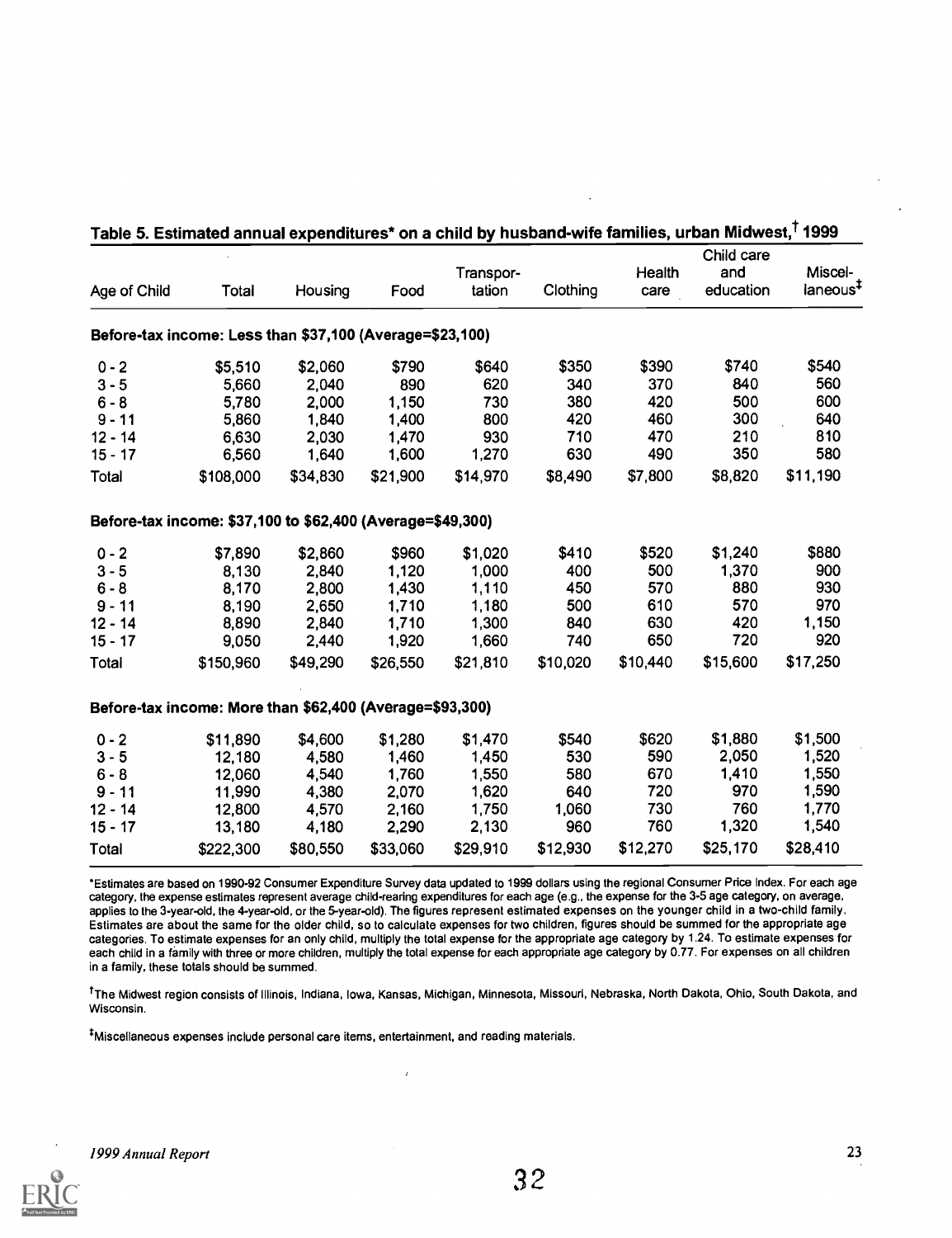| Age of Child                                             | Total                                                      | Housing  | Food     | Transpor-<br>tation | Clothing | Health<br>care | Child care<br>and<br>education | Miscel-<br>laneous <sup>#</sup> |
|----------------------------------------------------------|------------------------------------------------------------|----------|----------|---------------------|----------|----------------|--------------------------------|---------------------------------|
| Before-tax income: Less than \$37,200 (Average=\$23,200) |                                                            |          |          |                     |          |                |                                |                                 |
| $0 - 2$                                                  | \$5,540                                                    | \$1,720  | \$810    | \$830               | \$370    | \$470          | \$760                          | \$580                           |
| $3 - 5$                                                  | 5,680                                                      | 1,700    | 910      | 810                 | 360      | 450            | 850                            | 600                             |
| $6 - 8$                                                  | 5,800                                                      | 1,660    | 1,170    | 910                 | 410      | 510            | 500                            | 640                             |
| $9 - 11$                                                 | 5,890                                                      | 1,500    | 1,420    | 980                 | 460      | 550            | 300                            | 680                             |
| $12 - 14$                                                | 6,700                                                      | 1,690    | 1,490    | 1,110               | 770      | 570            | 220                            | 850                             |
| $15 - 17$                                                | 6,620                                                      | 1,300    | 1,620    | 1,450               | 680      | 590            | 360                            | 620                             |
| Total                                                    | \$108,690                                                  | \$28,710 | \$22,260 | \$18,270            | \$9,150  | \$9,420        | \$8,970                        | \$11,910                        |
|                                                          | Before-tax income: \$37,200 to \$62,600 (Average=\$49,500) |          |          |                     |          |                |                                |                                 |
| $0 - 2$                                                  | \$7,930                                                    | \$2,520  | \$980    | \$1,200             | \$440    | \$620          | \$1,250                        | \$920                           |
| $3 - 5$                                                  | 8,170                                                      | 2,500    | 1,140    | 1,180               | 430      | 590            | 1,390                          | 940                             |
| $6 - 8$                                                  | 8,200                                                      | 2,460    | 1,450    | 1,280               | 480      | 670            | 890                            | 970                             |
| $9 - 11$                                                 | 8,230                                                      | 2,310    | 1,730    | 1,350               | 530      | 720            | 580                            | 1,010                           |
| $12 - 14$                                                | 8,960                                                      | 2,500    | 1,730    | 1,480               | 900      | 730            | 430                            | 1,190                           |
| $15 - 17$                                                | 9,140                                                      | 2,100    | 1,940    | 1,840               | 800      | 760            | 740                            | 960                             |
| Total                                                    | \$151,890                                                  | \$43,170 | \$26,910 | \$24,990            | \$10,740 | \$12,270       | \$15,840                       | \$17,970                        |
| Before-tax income: More than \$62,600 (Average=\$93,700) |                                                            |          |          |                     |          |                |                                |                                 |
| $0 - 2$                                                  | \$11,930                                                   | \$4,260  | \$1,300  | \$1,640             | \$580    | \$710          | \$1,900                        | \$1,540                         |
| $3 - 5$                                                  | 12,220                                                     | 4,240    | 1,470    | 1,620               | 570      | 690            | 2,070                          | 1,560                           |
| $6 - 8$                                                  | 12,130                                                     | 4,210    | 1,780    | 1,720               | 620      | 780            | 1,420                          | 1,600                           |
| $9 - 11$                                                 | 12,070                                                     | 4,050    | 2,090    | 1,790               | 680      | 830            | 990                            | 1,640                           |
| $12 - 14$                                                | 12,910                                                     | 4,240    | 2,190    | 1,920               | 1,140    | 840            | 770                            | 1,810                           |
| $15 - 17$                                                | 13,270                                                     | 3,850    | 2,310    | 2,290               | 1,030    | 870            | 1,340                          | 1,580                           |
| Total                                                    | \$223,590                                                  | \$74,550 | \$33,420 | \$32,940            | \$13,860 | \$14,160       | \$25,470                       | \$29,190                        |

### Table 6. Estimated annual expenditures\* on a child by husband-wife families, Rural areas, <sup>†</sup> 1999

\*Estimates are based on 1990-92 Consumer Expenditure Survey data updated to 1999 dollars using the population size Consumer Price Index. For each age category, the expense estimates represent average child-rearing expenditures for each age (e.g., the expense for the 3-5 age category, on average, applies to the 3-year-old, the 4-year-old, or the 5-year-old). The figures represent estimated expenses on the younger child in a two-child family. Estimates are about the same for the older child, so to calculate expenses for two children, figures should be summed for the appropriate age categories. To estimate expenses for an only child, multiply the total expense for the appropriate age category by 1.24. To estimate expenses for each child in a family with three or more children, multiply the total expense for each appropriate age category by 0.77. For expenseson all children in a family, these totals should be summed.

<sup>t</sup>Rural areas are places of fewer than 2,500 people outside a Metropolitan Statistical Area.

tMiscellaneous expenses include personal care items, entertainment, and reading materials.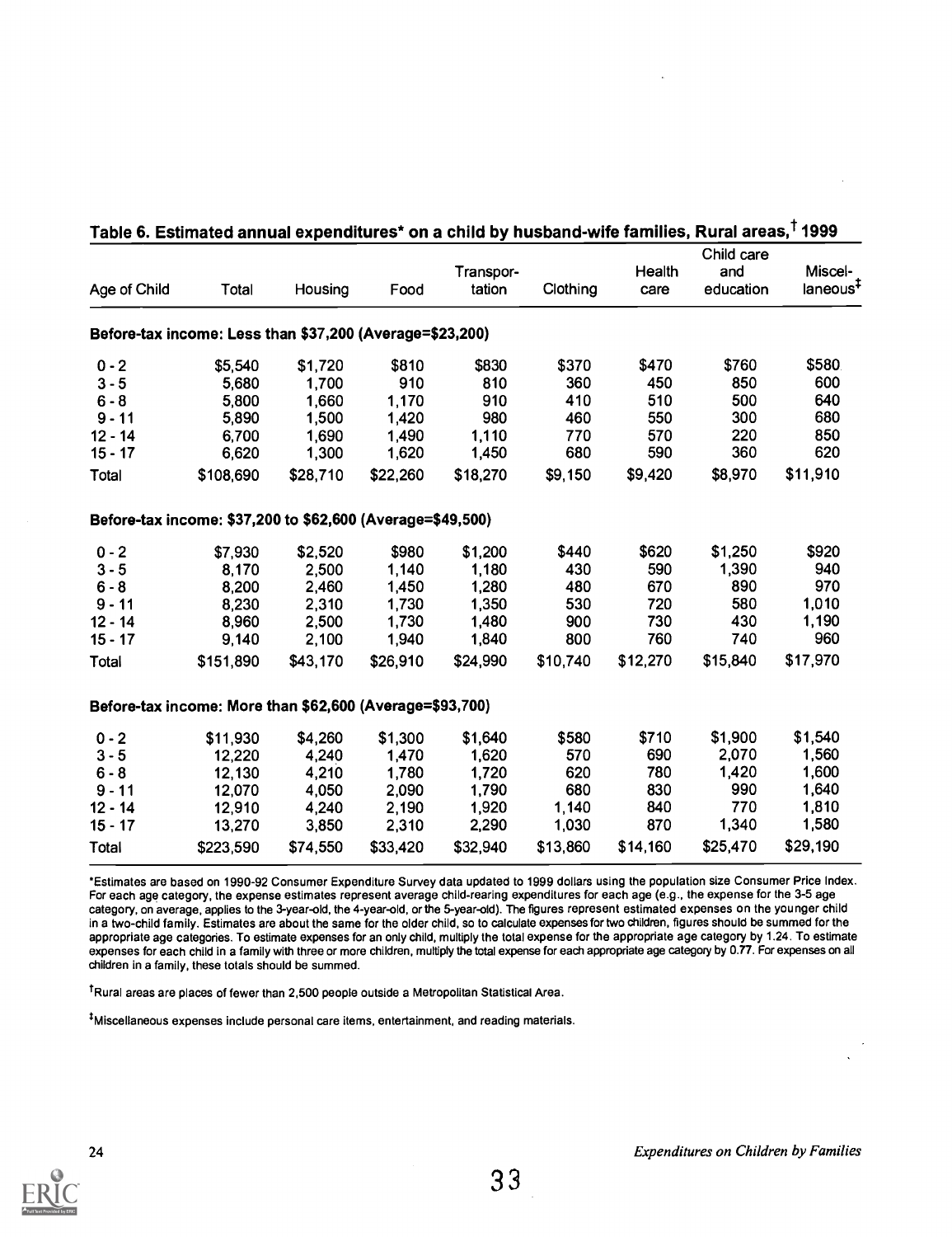| Age of Child | Total                                                    | Housing  | Food     | Transpor-<br>tation | Clothing | Health<br>care | Child care<br>and<br>education | Miscel-<br>laneous <sup>T</sup> |
|--------------|----------------------------------------------------------|----------|----------|---------------------|----------|----------------|--------------------------------|---------------------------------|
|              | Before-tax income: Less than \$36,800 (Average=\$15,400) |          |          |                     |          |                |                                |                                 |
| $0 - 2$      | \$5,090                                                  | \$2,080  | \$950    | \$680               | \$340    | \$210          | \$470                          | \$360                           |
| $3 - 5$      | 5,770                                                    | 2,370    | 1,010    | 600                 | 360      | 300            | 650                            | 480                             |
| $6 - 8$      | 6,480                                                    | 2,510    | 1,270    | 690                 | 430      | 350            | 590                            | 640                             |
| $9 - 11$     | 6,070                                                    | 2,420    | 1,470    | 500                 | 430      | 450            | 280                            | 520                             |
| $12 - 14$    | 6,540                                                    | 2,420    | 1,470    | 580                 | 730      | 480            | 360                            | 500                             |
| $15 - 17$    | 7,240                                                    | 2,560    | 1,600    | 910                 | 850      | 470            | 270                            | 580                             |
| Total        | \$111,570                                                | \$43,080 | \$23,310 | \$11,880            | \$9,420  | \$6,780        | \$7,860                        | \$9,240                         |
|              | Before-tax income: \$36,800 or more (Average=\$55,900)   |          |          |                     |          |                |                                |                                 |
| $0 - 2$      | \$11,680                                                 | \$4,480  | \$1,480  | \$2,080             | \$490    | \$470          | \$1,170                        | \$1,510                         |
| $3 - 5$      | 12,550                                                   | 4,770    | 1,560    | 2,000               | 510      | 630            | 1,460                          | 1,620                           |
| $6 - 8$      | 13,340                                                   | 4,910    | 1,870    | 2,090               | 590      | 720            | 1,370                          | 1,790                           |
| $9 - 11$     | 12,880                                                   | 4,810    | 2,250    | 1,900               | 590      | 870            | 800                            | 1,660                           |
| $12 - 14$    | 13,690                                                   | 4,820    | 2,210    | 1,980               | 980      | 920            | 1,140                          | 1,640                           |
| $15 - 17$    | 14,120                                                   | 4,960    | 2,340    | 2,140               | 1,120    | 910            | 930                            | 1,720                           |
| Total        | \$234,780                                                | \$86,250 | \$35,130 | \$36,570            | \$12,840 | \$13,560       | \$20,610                       | \$29,820                        |

#### Table 7. Estimated annual expenditures\* on a child by single-parent families, overall United States, 1999

\*Estimates are based on 1990-92 Consumer Expenditure Survey data updated to 1999 dollars using the Consumer Price Index. For each age category, the expense estimates represent average child-rearing expenditures for each age (e.g., the expense for the 3-5 age category, on average, applies to the 3-year-old, the 4-year-old, or the 5-year-old). The figures represent estimated expenses on the younger child in a single-parent, two-child family. For estimated expenses on the older child, multiply the total expense for the appropriate age category by 0.93. To estimate expenses for two children, the expenses on the younger child and older child-after adjusting the expense on the older child downward-should be summed for the appropriate age categories. To estimate expenses for an only child, multiply the total expense for the appropriate age category by 1.35. To estimate expenses for each child in a family with three or more children, multiply the total expense for each appropriate age category by 0.72-after adjusting the expenses on the older children downward. For expenses on all children in a family, these totals should be summed.

tMiscellaneous expenses include personal care items, entertainment, and reading materials.